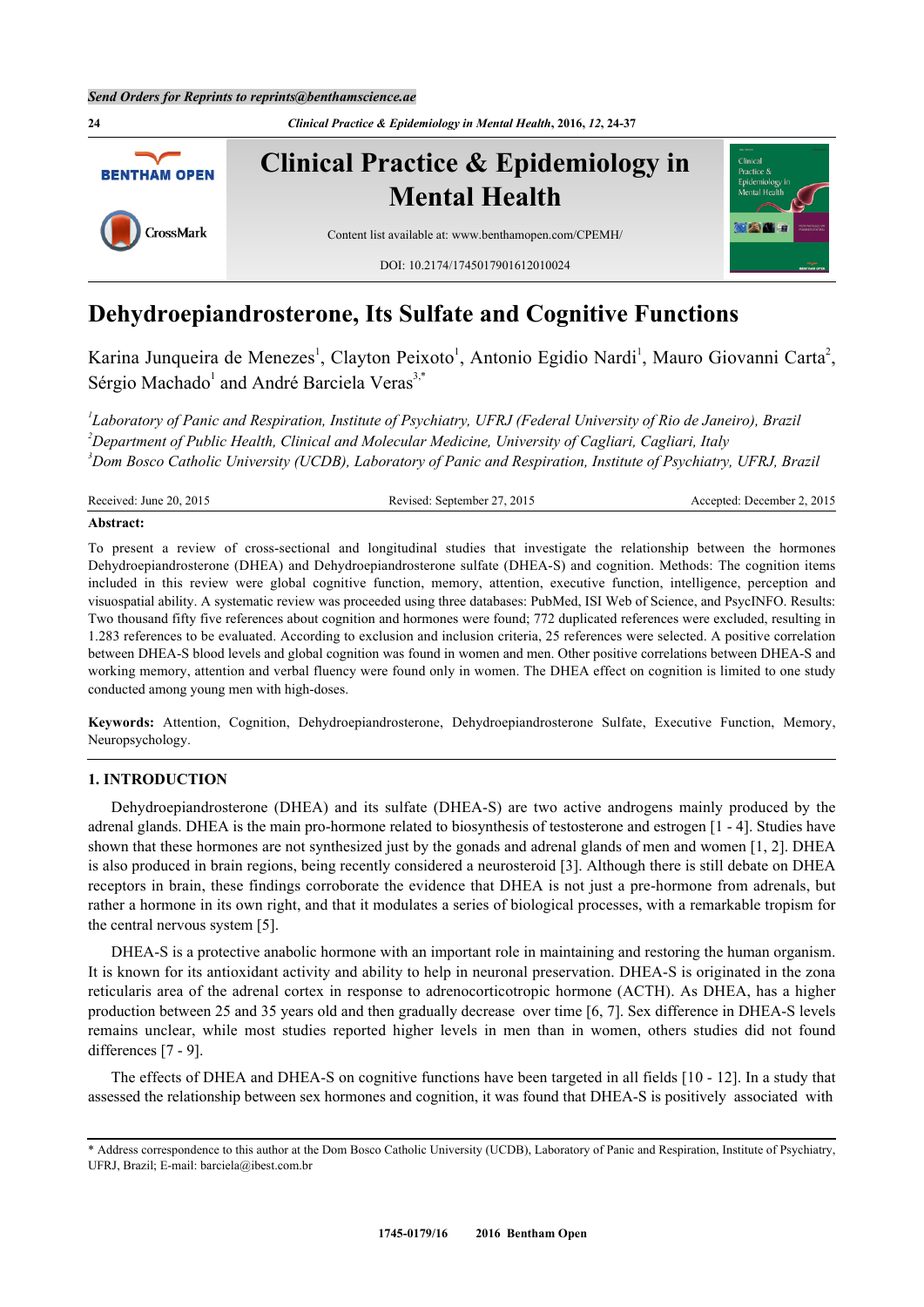executive function and memory [\[13](#page-11-1)]. However, a literature review in the period of time between 1994 and 2013 observed that despite cross-cohort studies point to evidence of relationship between DHEA-S and cognition, RCTs and longitudinal studies were not able to consistently confirm these evidences [[14\]](#page-11-2). Besides, the long term risk-effects remain unclear [\[15](#page-11-3), [16](#page-11-4)].

Cognitive functions are organized by classes, similar to the operation of a computer. There are input, storage, processing and output classes [\[17](#page-11-5) - [21](#page-11-6)] and each of these functional classes comprises of many discrete activities as perception, memory, attention, executive function and intellectual function [\[21](#page-11-6) - [23](#page-11-7)]. One way to access the development and integrity of cognitive function is through neuropsychology, which is the study of the relationship between brain and behavior [\[23](#page-11-7), [24\]](#page-11-8). Neuropsychological evaluation is a way of investigating different cognitive functions and their relations with brain function and its neurochemical factors, such as DHEA and DHEA-S.

Considering the recent speculation about the relationship between cognition and DHEA and DHEA-S, this paper aims to review the relationship between DHEA, DHEAS and cognitive functions.

#### **2. METHODS**

A systematic search of the literature was proceeded in PubMed, ISI Web of Knowledge and PsycINFO, using the terms: Dehydroepiandrosterone, Dehydroepiandrosterone sulfate, DHEA, DHEAS, cognition, cognitive function, memory, attention, executive function, intelligence, perception, visuospatial ability. All combinations between the first four terms for the specific hormones of this review were crossed with each specified mental function. The last search was proceeded in October 2015 and no time restriction was used. Two thousand and fifty three references were found (PubMed, 1217; The study selection process obeyed the following steps: Database search; exclusion of repeated references; summary analysis; exclusion of articles deemed ineligible after reading the summaries; full analysis of potentially eligible articles; exclusion of articles considered ineligible after complete reading; and the final selection of studies considered suitable to compose this review (Fig. **[1](#page-1-0)**).

References analyzed were included if they met the inclusion criteria: 1) report at least one cognitive function assessed by neuropsychological measures and 2) report clinical or community-based studies with populations that had DHEA or DHEA-S levels assessed. The, exclusion criteria were: 1) review papers; 2) studies that included population with genetic syndromes (such as Down syndrome, Turner's disorder, and Klinefelter's), severe cognitive impairment (such as schizophrenia, dementia, and epilepsy) and endocrine diseases (such as polycystic ovary syndrome, androgen insensitivity syndrome and others); 3) studies with animals. After abstract analysis, 25 references were selected for this review (Table **[1](#page-5-0)**).

Methodology was based on the Preferred Reporting Items for Systematic reviews and Meta-analyses (PRISMA), which addresses conceptual and practical advances in systematic reviews [\[25](#page-11-9)].

# **3. RESULTS**

#### **3.1. Cognitive Functions Assessed**

Despite growing knowledge about the role of DHEA and DHEA-S in the central nervous system, the majority of the research has focused on manifestations of sexual disorders, mood and aging [\[16](#page-11-4) - [20](#page-11-10)] rather than the assessment of the relationship between these hormones and cognitive functions [[18](#page-11-11)[, 19\]](#page-11-12).

In this review, the most evaluated topics were global cognition  $(n=13 \text{ articles})$  and memory  $(n=11)$ , followed by attention (n=4), executive function (n=3), intelligence (n=2), perception (n=1) and visuospatial ability (n=1). Several studies evaluated more than one cognitive function.

#### *3.1.1. Global Cognition*

<span id="page-1-0"></span>Cognitive functions constitute a set of the basic elements of cognition such as: perception, learning, memory, attention, vigilance and reasoning among others [[21](#page-11-6)[, 26\]](#page-11-13). Through cognition humans are able to process all information stored in brain [[26\]](#page-11-13). Fourteen articles addressed the relationships between DHEA, DHEA-S and global cognition. Concerning the endogenous levels of DHEA and/or DHEA-S, 12 articles were found.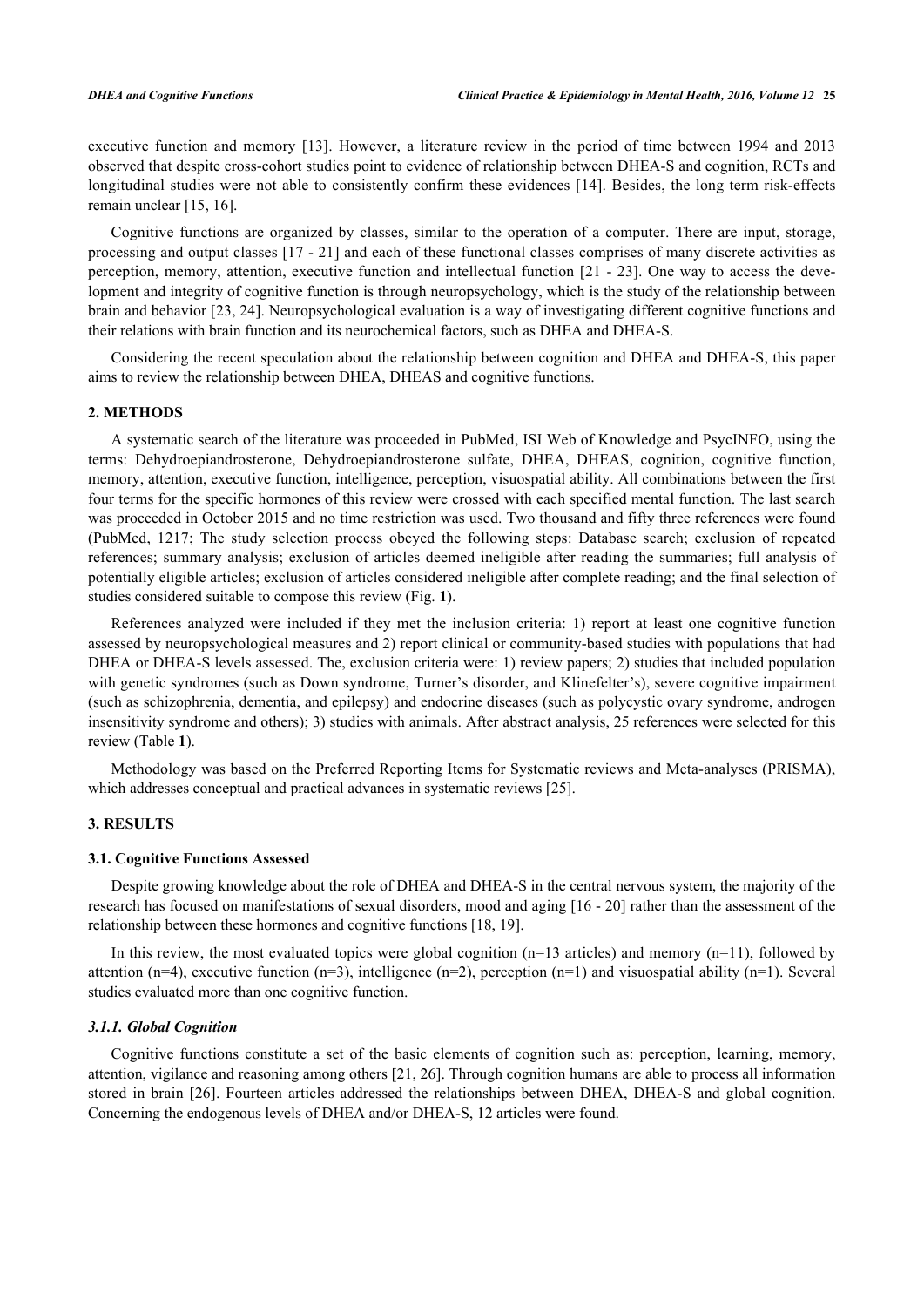

Fig. (1). Flowchart of the different phases of the systematic review.

#### *3.1.1.1. Correlations in Both Genders Samples*

In a cross-sectional evaluation of healthy elderly subjects (n=313; women, mean age, 77.3±6.4 years; men, mean age, 76.7±5.4 years), the Mini-Mental State Examination (MMSE) was presented and blood samples were collected. The results showed that DHEA had a negative correlation with cognitive function in women  $(b=-.79, p=.03)$  [\[5](#page-10-4)].

Two articles from the same research group using the same sample and battery of tests showed: In the first study, 967 elderly Taiwanese were evaluated and blood and urine samples were collected. DHEA-S was positively associated with cognitive function in women [[27\]](#page-11-14). In the second study, these authors compared the results of previous evaluations from the same sample in 836 elderly patients. This time, a positive correlation was found between DHEA-S and cognitive function in 86% of the male sample ( $r = -0.0016$ ,  $p \le 0.001$ ) [[28\]](#page-11-15). Corroborating this last finding, in a study among older elderly Japanese adults (n=208) assessed by the Hasegawa Dementia Scale - Revised, blood levels of DHEA-S were associated with better cognitive function in men [[29\]](#page-11-16).

Another study, published into two papers, evaluated 86 elderly people using an extended neuropsychological battery. Both transversal and longitudinal assessments did not show any correlations between hormones and cognition [\[30](#page-11-17), [31](#page-11-18)]. Similarly, another study using elderly subjects (n=145) failed to find any correlation between hormonal levels and MMSE scores [\[32](#page-11-19)].

#### *3.1.1.2. Correlations in Male Samples*

A cross-sectional study of elderly African men (n=124), using the multiple linear regression model, found that higher levels of DHEA-S, measured from blood samples, were associated with higher scores of MMSE (b=.098; *p*=.008) [[9\]](#page-10-7). The other study evaluated 883 men for a period of 31 years period. DHEA-S blood levels were measured, and neuropsychological assessments were performed every two years. The comparison between the first and the last assessments found no statistically significant associations between DHEA-S levels and cognition [[10\]](#page-10-8).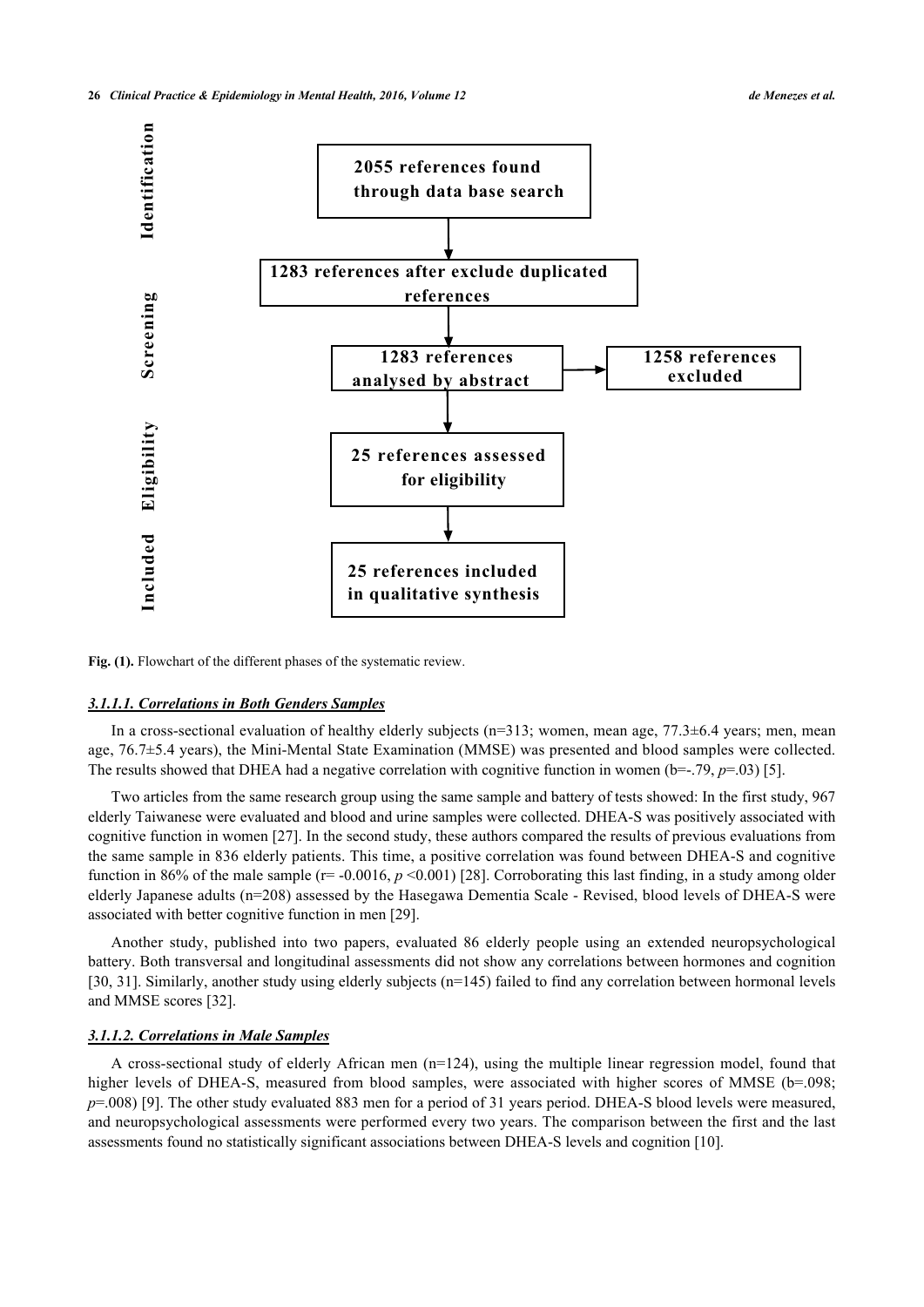#### *3.1.1.3. Correlations in Female Samples*

A cross-sectional study of DHEA-S using MMSE compared healthy elderly women (n=103) with a control group of healthy young women (n=25). Significantly ( $p$ <0.01) lower concentrations of DHEA-S were observed in women with lower MMSE scores compared to those with higher MMSE scores [\[33](#page-12-0)]. Another study aimed to evaluate the association between the decline of blood levels of DHEA-S and cognitive functions over the years. Elderly women (n=394) were assessed using the MMSE and neuropsychological tests at baseline and 4-6 years later. No associations were found between the cognitive performance and DHEA-S [\[11](#page-11-20)]. Similarly, a study assessing transversal and longitudinal global cognition in 218 Australian post-menopausal women through a composite derived from standardized scores of 17 individual test scores, found no significant relations between levels of DHEA-S and cognitive function [[34\]](#page-12-1).

#### *3.1.1.4. Intervention Studies*

In the first paper, MMSE was used for evaluation and 1 mg of dexamethasone was administered for 1 year and 9 months to elderly men and women (n=189). DHEA-S blood levels were measured before and after this medication and no statistically significant relationships were found between the hormone levels and cognitive impairment [[33\]](#page-12-0). The longitudinal study, in which only postmenopausal women (n=20) received DHEA supplementation (25 mg) for 6 months, showed different results. A battery of tests was administered at the beginning (T1) and at the end (T2) of the treatment period. DHEA, DHEA-S and cortisol levels from blood samples were also measured. DHEA-S and the cortisol/DHEA ratios appeared to be negatively correlated with cognition before and after supplementation [\[36](#page-12-2)].

Although some studies have shown a positive correlation between DHEA and cognition, others have shown negative correlations, indicating that these relations are not yet clear. Two cross-sectional studies revealed a positive correlation between the DHEA-S levels and global cognition in women, whereby the first study used a battery of neuropsychological tests [[27\]](#page-11-14) and the second study used MMSE [[33](#page-12-0)]. The cross-sectional study using MMSE showed a negative correlation between DHEA and cognition in women [\[5](#page-10-4)]. In the male population, 3 studies showed a positive correlation with DHEA-S among older men[[9,](#page-10-7) [28](#page-11-15)[, 29\]](#page-11-16). Seven studies failed to observe any connection between hormonal levels and cognition [[10](#page-10-8)[, 11](#page-11-20)[, 30](#page-11-17) - [32](#page-11-19), [34](#page-12-1), [35](#page-12-3)] and one identified negative correlations in women [\[36](#page-12-2)].

#### *3.1.2. Memory*

Memory is a function that gives meaning to time, maintains one's identity and ensures learning [[23\]](#page-11-7). The complex process of memory requires a number of successive stages and it cannot be construed as a solitary system. Memory can be divided into working memory, declarative memory, procedural memory, short-term memory, long-term memory, and others[[37](#page-12-4), [38](#page-12-5)]. In this sample, 11 articles included have addressed memory. Four articles focusing on the endogenous levels of DHEA or DHEA-S and 7 articles are on DHEA supplementation.

#### *3.1.2.1. Correlations in Both Genders Samples*

The first cross-sectional study, using a sample of healthy elderly adults (n=313) assessed by memory components of the MMSE, showed that episodic declarative memory was negatively correlated with DHEA blood levels in women [[5\]](#page-10-4). Another cross-sectional study, only with women (n=295 between the ages of 21 and 77 years), suggested a positive relationship between DHEA-S levels and working memory [\[39](#page-12-6)].

#### *3.1.2.2. Correlations in Male Samples*

One study was performed in 25 elderly men to assess long-term verbal memory. No correlation was found with DHEA-S blood levels in men [[40\]](#page-12-7). Similarly, a survey of 981 elderly men showed no correlation between DHEA-S or DHEA blood levels and working memory [\[12](#page-11-0)].

#### *3.1.2.3. Intervention Studies*

Three of these studies were conducted using only male subjects. The first study evaluated 46 men. They received 50 mg DHEA daily for 13 weeks followed by placebo for 13 weeks, or the reverse. Salivary cortisol and DHEA levels were measured and cognition was assessed using Word List Memory and Object Location Memory. No significant effects of DHEA were observed in any of the trial outcomes, providing no support for benefits of DHEA supplementation for episodic declarative memory, despite the significant increase of DHEA levels after treatment [[41\]](#page-12-8). Similarly, 17 elderly men on placebo or DHEA (50 mg/day) for 2 weeks (double blind) did not enhance their declarative and visual memory [[42\]](#page-12-9). However, the last study showed that DHEA supplementation can influence on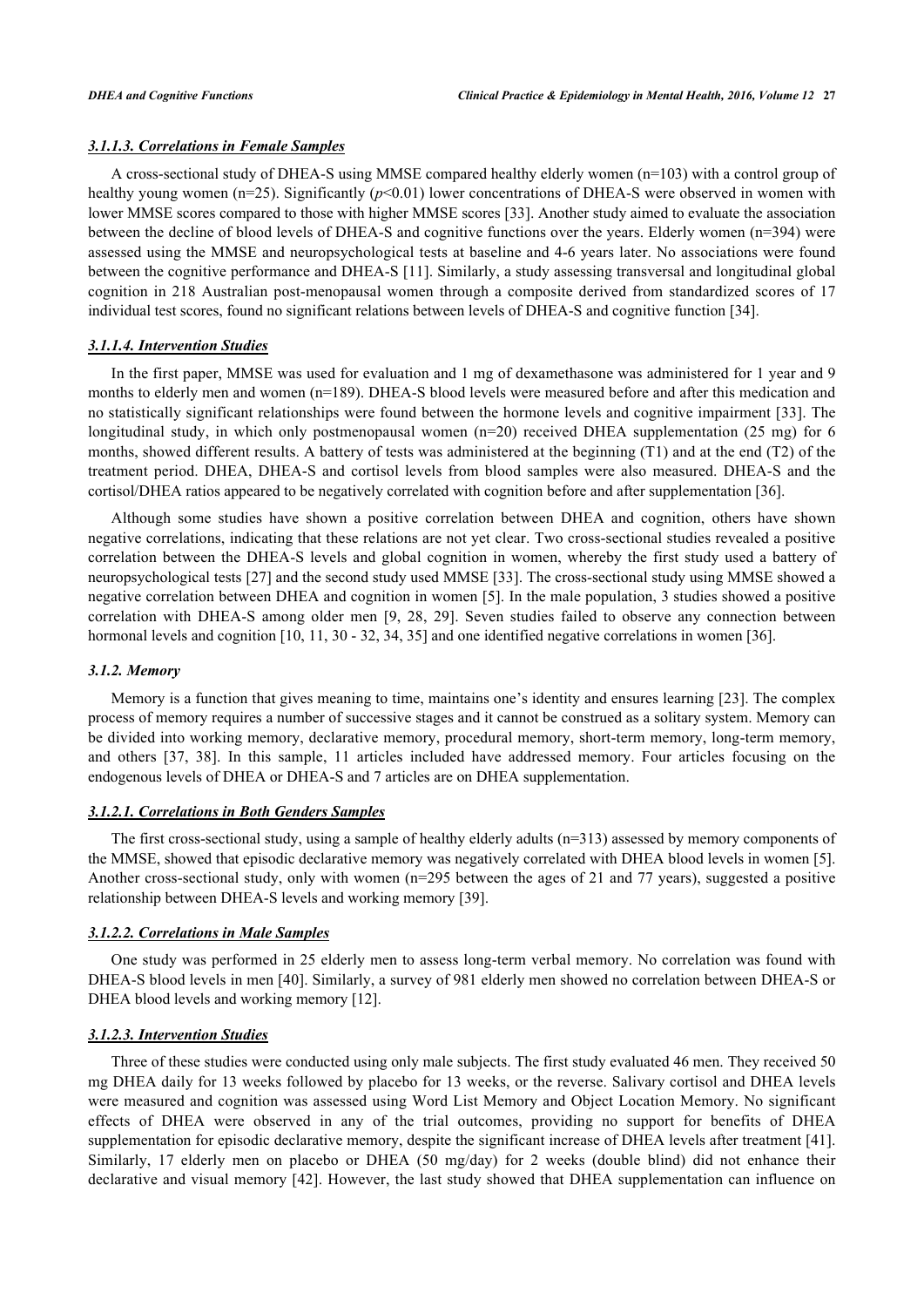memory aspects. The sample composed of young men (n=24) had the episodic memory assessed after daily DHEA supplementation (300 mg for 7 days). Significant effects when compared to the placebo group were found [[43\]](#page-12-10).

Studies comprising only of women showed different results. The first study, conducted among postmenopausal women (n=6), demonstrated that DHEA supplementation influenced memory. This sample was treated with 50 mg of DHEA daily for 4 weeks and showed negative effects of androgens on recognition memory. Recognition memory was observed to be negatively correlated to the level of ANDRO factor [[44\]](#page-12-11). The second longitudinal study, using a daily dose of 50 mg of DHEA for 4 weeks, did not lead to short-term memory improvements in postmenopausal women  $(n=48)$  [[45\]](#page-12-12).

Two other studies comprised of men and women. Divided into control and treatment groups, 111 men and 118 women (mean age 68.7±7.9) received 50 mg of DHEA or placebo for one year. These groups were assessed using the Word List Memory and Word List Recall tests. No difference was found between groups in terms of changes in declarative memory [\[46\]](#page-12-13). Another study with 40 elderly men and women also found no effect on memory after DHEA supplementation [[47\]](#page-12-14).

Results regarding memory demonstrated a correlation between working memory and DHEA-S in women in just one cross-sectional study [\[39](#page-12-6)]. One longitudinal study, which focused on DHEA supplementation, demonstrated a negative correlation between DHEA and recognition memory in women [\[44\]](#page-12-11), whereas other studies failed to demonstrate the effects of hormonal supplementation on working memory and episodic declarative memory [\[45](#page-12-12) - [47](#page-12-14)]. In men, the majority of studies showed no relationship between DHEA or DHEA-S and all types of memory functions [[5](#page-10-4)[, 12](#page-11-0), [40](#page-12-7) - [42](#page-12-9)[, 46](#page-12-13), [47](#page-12-14)]. The only study that demonstrated a correlation between DHEA and memory was a longitudinal study, which used a higher DHEA dose supplementation (300 mg for 7 days) in young males [\[43](#page-12-10)]. All other studies that failed to demonstrate effects were conducted with a 50 mg daily dose [[41,](#page-12-8) [42,](#page-12-9) [44](#page-12-11) - [47](#page-12-14)].

#### *3.1.3. Attention*

Among the articles included in this review, 4 articles evaluated attention. Attention is a cognitive function defined as the ability to target and select information, inside and outside of the body, to maintain vigilance and organize behavior and mental processes [\[37,](#page-12-4) [38\]](#page-12-5). It is also defined as the direction of consciousness or a state of mental concentration about a specific object [\[49](#page-12-15)]. Attention is considered a multifaceted system and some authors subdivide it in focused attention; selective attention; response selection and executive control; and sustained attention [\[22](#page-11-21), [38](#page-12-5), [49](#page-12-15)].

#### *3.1.3.1. Correlations in Female Samples*

One cross-sectional study that assessed attention in women (n=295; age range, 21-77 years) found that DHEA-S blood levels are positively correlated with attention[[39\]](#page-12-6). Another cross-sectional study conducted in elderly men (n=981) showed no correlations with DHEA or DHEA-S [[12\]](#page-11-0).

#### *3.1.3.2. Intervention Studies*

A longitudinal study of postmenopausal women (n=6) identified a negative relationship between the variable ANDROfactor and attention [\[44](#page-12-11)]. The longitudinal study conducted on 40 elderly subjects from both genders found no significant effect of 50 mg DHEA for two weeks on attention [\[47](#page-12-14)].

Again, a positive correlation was found only in a cross-sectional study with women [[39](#page-12-6)] ,but not in the crosssectional study with men [\[12\]](#page-11-0). Longitudinal studies with DHEA replacement showed no effects on either men and women [[47\]](#page-12-14) or even a negative relationship between androgens and attention [\[44](#page-12-11)].

#### *3.1.4. Executive Function*

Executive function is a set of skills that allows individuals to perform and control operations and to regulate information in the brain. Executive function can be divided into working memory, planning, problem solving, decision making, inhibitory control, fluency, cognitive flexibility, categorization, and others[[23,](#page-11-7) [38](#page-12-5)]. The assessment of executive function was performed in 3 studies; one study reporting endogenous levels and 2 studies reporting DHEA supplementation.

#### *3.1.4.1. Correlations in Female Samples*

The cross-sectional study of a sample of 295 women (age range, 21-77 years) used the Controlled Oral Word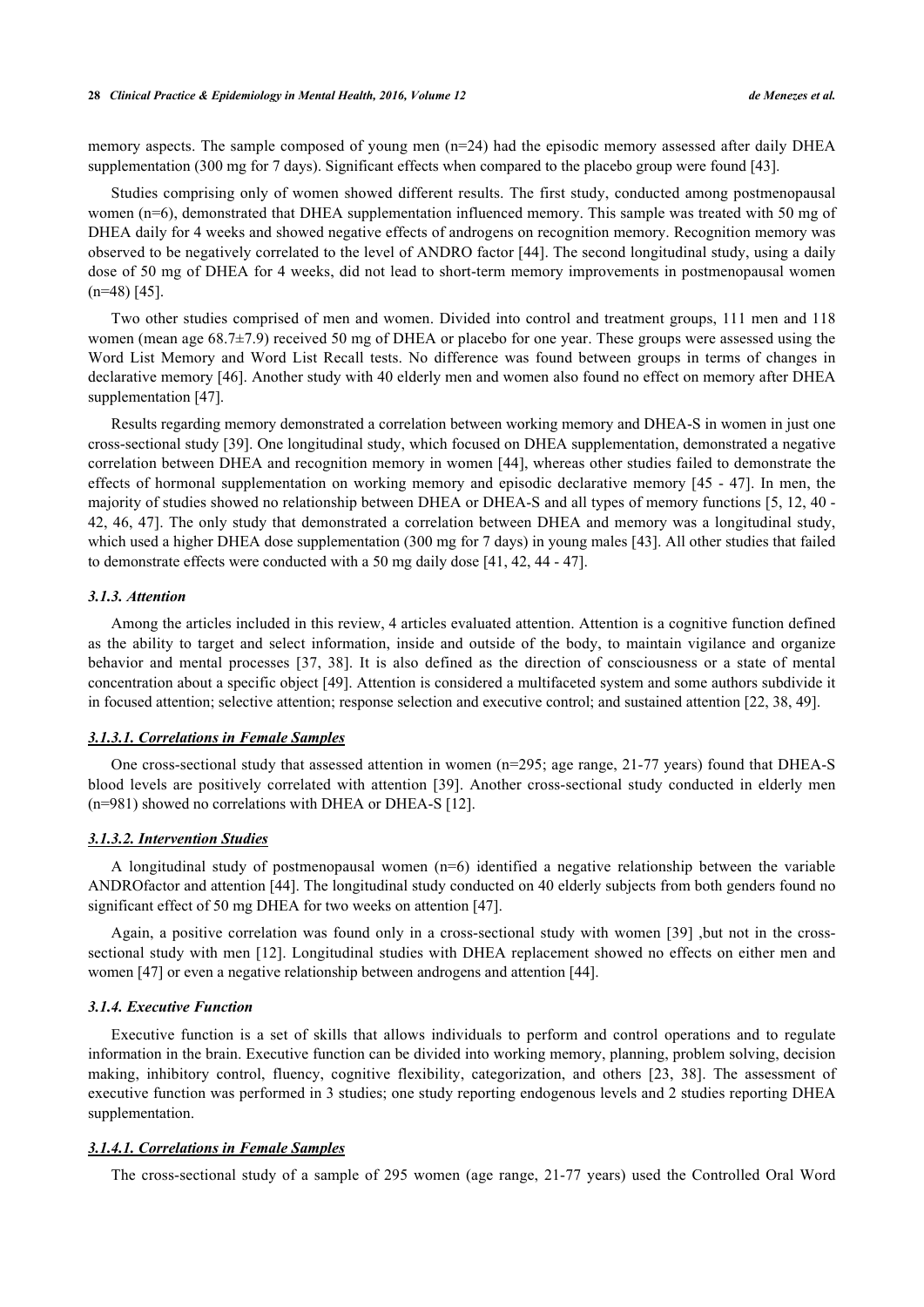Association Test (FAS) to assess verbal fluency, which is an executive function. Higher DHEA-S blood levels corresponded with higher FAS scores, indicating a positive correlation between verbal fluency and DHEA-S [[39\]](#page-12-6).

# *3.1.4.2. Intervention Studies*

Two longitudinal studies [\[46](#page-12-13), [47\]](#page-12-14) with mixed populations did not find any relationship between DHEA supplementation and an improvement of the executive functions. In the first study, 110 men and 115 women (mean age, 68.7±7.9 years) were divided into treatment and placebo groups. The treatment group received 50 mg of DHEA for one year [[46\]](#page-12-13). In the second study, 25 elderly men and 15 elderly women received two weeks of 50 mg of DHEA. Analyses showed no significant correlations [\[47](#page-12-14)].

The types of executive function studied in the articles were verbal fluency, categorization and cognitive flexibility. As observed in other cognitive functions, the cross-sectional study showed a correlation between DHEA-S and verbal fluency in women [[39](#page-12-6)], whereas the two longitudinal studies, showed no improvement on categorization or cognitive flexibility with DHEA administration [[46](#page-12-13)[, 47\]](#page-12-14).

#### *3.1.5. Intelligence*

Intelligence is a broad and widely used concept, but so far there is no definitive concept about it. However, we can define it as the ability to identify and solve new problems and find the best possible solution, it is the outcome of the individual's intellectual skills [[49\]](#page-12-15), but not includes only skills and abilities, and also includes how the brain works to process the information it receives [\[38\]](#page-12-5). Two studies investigated the relationship between DHEA, DHEA-S and intelligence, measuring the endogenous levels of hormones [\[40](#page-12-7), [48](#page-12-16)].

The first study was conducted in 25 elderly men and evaluated crystallized intelligence, which is not sensitive to aging, and fluid intelligence, which is sensitive to aging. The results showed that DHEA-S blood levels were neither correlated with crystallized intelligence nor with fluid intelligence [\[40\]](#page-12-7). The other study was conducted in children (n=60 boys and 69 girls; mean age=5 years 11 months) using the Kaufman Brief Intelligence Test and a negative correlation was found ( $r = -0.121$ ,  $P < 0.05$ .) [[42\]](#page-12-9).

#### *3.1.6. Perception and Visuospatial Ability*

Perception is a complex and active process in which one examines and formulates a hypothesis about the present [\[37](#page-12-4)]. The perception can also be described as the awareness of sensory stimuli, external objects or facts of different complexity degrees [\[49](#page-12-15)]. Visuospatial ability is a broad construct and involves the ability to produce, record, recall and work with images and visual sensations *via* global processing [[50\]](#page-12-17). Some of the specific skills involved in visuospatial ability are: visualization, spatial relationships, closing speed, closing flexibility, visual memory and spatial rummage [\[51](#page-12-18)].

One study was found for each of these cognitive functions. For the first function, a longitudinal study conducted among postmenopausal women (n=6) assessed the relationship between visual perception and DHEA after treatment with 50 mg of DHEA daily for 4 weeks. The results of the Perceptual Identification Test showed that androgen hormones were negatively correlated with perception (r=-.28) [[44](#page-12-11)]. The second study, a cross-sectional one, explored visuospatial ability and the endogenous levels of DHEA and DHEA-S. It was conducted in older adults (n=981; mean age, 62.66 years) using the Relation Figural Test. Results showed no relationship between visuospatial ability and blood levels of DHEA-S or DHEA [[12\]](#page-11-0)

| Autors (Year) (Type)                        | n                 | M/F   | Age  | Body<br>fluid<br>lmeasuredl |  | Executive<br>Memory Attetion Functions abun- | <b>Visuospatial</b><br>abilities and Perception Inteligence<br>psychomotor |  | Global<br>Cognition | Neuropsychocological Assement<br><b>Instruments</b>             | Result                                                                                                                                              | Methodological<br>aspects                                                 | Ref    |
|---------------------------------------------|-------------------|-------|------|-----------------------------|--|----------------------------------------------|----------------------------------------------------------------------------|--|---------------------|-----------------------------------------------------------------|-----------------------------------------------------------------------------------------------------------------------------------------------------|---------------------------------------------------------------------------|--------|
| Chua et al (2014)34<br>(longitudinal study) | 218<br><b>PMW</b> | 0/218 | 59.7 | Blood<br>samples            |  |                                              |                                                                            |  | $-1$<br>л           | A comprehensive battery of 13-item<br>neuropsychological tests. | The analyses<br>demonstrated no<br>significant relation<br>between DHEAS<br>level and cognitive<br>function in midlife,<br>postmenopausal<br>women. | • Adults and<br>Elderly<br>$\cdot$ Set of tests<br>• Female<br>population | $[34]$ |

<span id="page-5-0"></span>**Table 1. Summary of the studies included in this review.**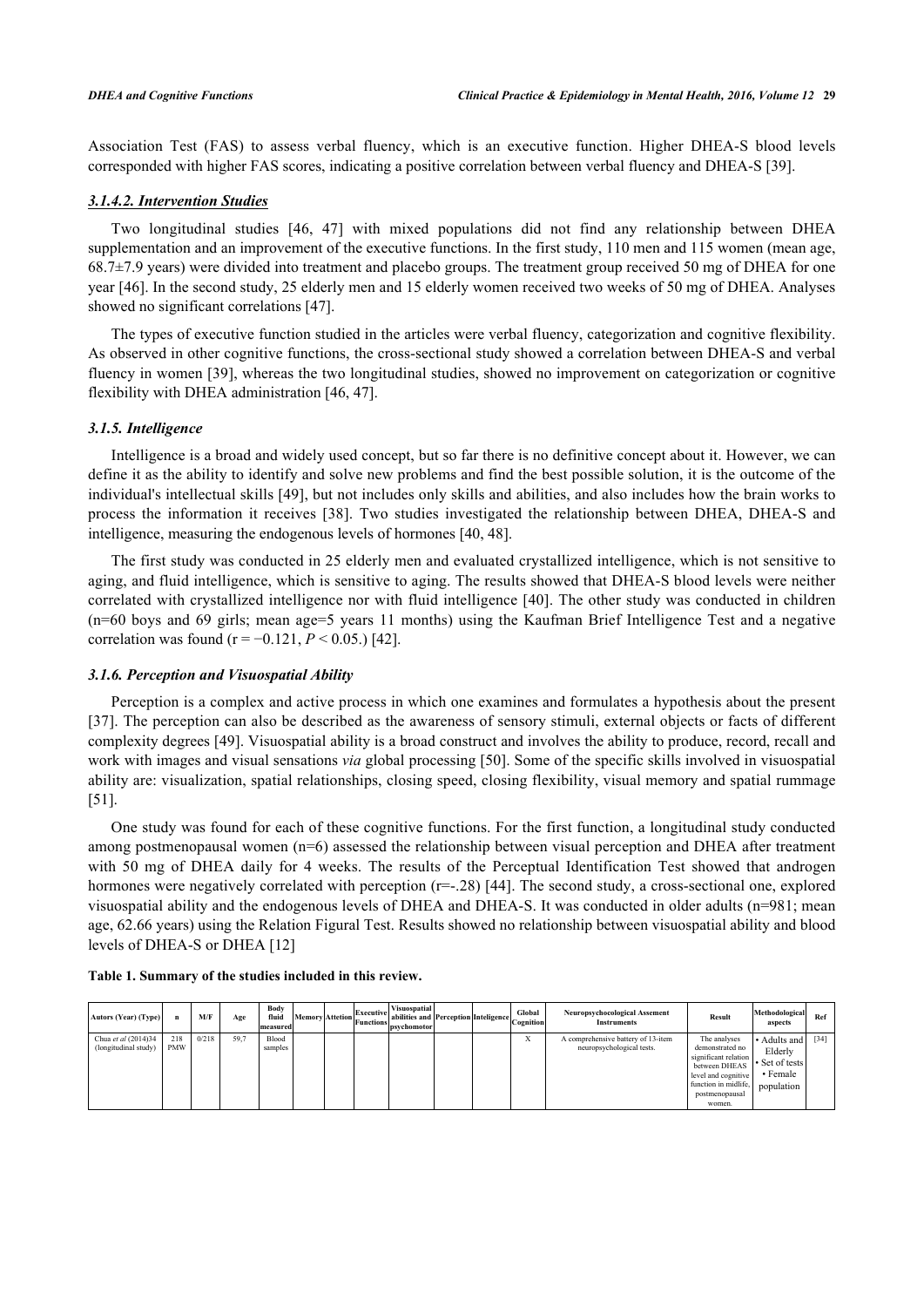# **30** *Clinical Practice & Epidemiology in Mental Health, 2016, Volume 12 de Menezes et al.*

*(Table ) contd.....*

| Autors (Year) (Type)                                                | $\mathbf n$       | M/F         | Age                                              | Body<br>fluid<br>neasured |             | <b>Memory</b> Attetion | <b>Executive</b><br><b>Functions</b> | Visuospatial<br>abilities and Perception Inteligence<br>psychomotor |  | Global<br>Cognition | Neuropsychocological Assement<br><b>Instruments</b>                                                                                                                                                                                                                                                                                                                    | Result                                                                                                                                                                                                                                                                                                                                                                                                                                                                                  | Methodological<br>aspects                                                                                | Ref    |
|---------------------------------------------------------------------|-------------------|-------------|--------------------------------------------------|---------------------------|-------------|------------------------|--------------------------------------|---------------------------------------------------------------------|--|---------------------|------------------------------------------------------------------------------------------------------------------------------------------------------------------------------------------------------------------------------------------------------------------------------------------------------------------------------------------------------------------------|-----------------------------------------------------------------------------------------------------------------------------------------------------------------------------------------------------------------------------------------------------------------------------------------------------------------------------------------------------------------------------------------------------------------------------------------------------------------------------------------|----------------------------------------------------------------------------------------------------------|--------|
| Merritt et al (2012)38<br>(longitudinal study)                      | 48<br>PMW         | $0/48$      | $63,5 +/-$<br>6,85                               |                           | $\mathbf x$ |                        |                                      |                                                                     |  |                     | · Mini Mental State<br>Examination (MMSE)<br>Digit Span Forward test (Wechsler<br>Memory Scale-Third Edition)<br>• Digit Span Backward test<br>(Wechsler Memory Scale-Third<br>Edition)<br>• Verbal Span Performance<br>• Modified Spenberg Paradigm                                                                                                                   | Despite this<br>substantial change<br>in the hormonal<br>milieu, DHEA<br>administration<br>produced no<br>beneficial effects<br>on cognitive<br>performance in the<br>digit span, verbal<br>span, or modified<br>Sternberg paradigm<br>tasks.                                                                                                                                                                                                                                           | • Elderly<br>Body fluid<br>measured<br>wasn't cited<br>• Set of<br>instruments<br>• Female<br>population | $[38]$ |
| Fukai et al (2009)23<br>(cross-sectional study)                     | 208<br>EFD        | 108/<br>100 | $70 - 95$<br>Years (M)<br>$70 - 93$<br>Years (W) | Blood<br>samples          |             |                        |                                      |                                                                     |  | $\mathbf x$         | · Hasegawa Dementia Scale-<br>Revised                                                                                                                                                                                                                                                                                                                                  | Only in men<br>DHEA(-S) was<br>associated with<br>cognitive function.                                                                                                                                                                                                                                                                                                                                                                                                                   | • Elderly<br>· Scale<br>· Male and<br>Female<br>population                                               | $[23]$ |
| Alfaro et al (2008)5<br>(cross-sectional study)                     | 313 E             | 153/<br>160 | $76,7 + (-5,4)$<br>(M) 77,3<br>$+/- 6,4$ (W)     | Blood<br>samples          | $\mathbf x$ |                        |                                      |                                                                     |  | $\mathbf x$         | · Mini Mental State<br>Examination (MMSE)                                                                                                                                                                                                                                                                                                                              | In women, adrenal<br>steroids showed a<br>negative correlation<br>with global<br>cognition. For<br>memory function,<br>DHEA also<br>correlated<br>negatively in<br>women. No<br>relationships with<br>cognition were<br>observed in men for<br>any of the steroids.                                                                                                                                                                                                                     | • Elderly<br>Screaming<br>test<br>• Male and<br>Female<br>population                                     | $[5]$  |
| Kritz-Silverstein et al 112 DT<br>(2008)39 (longitudinal<br>survey) | 113 P             | 110/<br>115 | $68,7 +/- 7,9$                                   | Blood<br>samples          | $\mathbf x$ |                        | x                                    |                                                                     |  |                     | • Category Fluency<br>• Word List Memory<br>• Word List Recall                                                                                                                                                                                                                                                                                                         | There were no<br>differences between<br>the DHEA and<br>placebo groups in<br>change over time in<br>cognitive function<br>$(P > 10)$ . DHEA<br>supplementation<br>has no benefit on<br>cognitive<br>performance in<br>healthy older<br>adults, and it should<br>not be<br>recommended for<br>that purpose in the<br>general population.                                                                                                                                                 | • Elderly<br>Set of tests<br>• Male and<br>Female<br>population                                          | $[39]$ |
| Davis et al (2008)32<br>(cross-sectional study)                     | 295 W             | 0/295       | $55 + (-12.8)$                                   | Blood<br>samples          | $\mathbf x$ | $\mathbf x$            | x                                    |                                                                     |  |                     | Controlled Oral Word Association<br>Test score<br>Digit Span Forward test (Wechsler<br>Memory Scale-Third Edition)<br>• Digit Span Backward test<br>(Wechsler Memory Scale-Third<br>Edition)<br>• California Verbal Learning Test<br>Immediate<br>• Wechsler Memory Scale-Third<br>Edition<br>Stroop Color-Naming Interference<br>Test<br>• Trail Making Test B (TMTB) | DHEAS term made<br>a significant<br>independent<br>Positive<br>contribution to the<br>Controlled Oral<br>Word Association<br>Test score, a<br>measure of<br>executive function.<br>In addition, women<br>with a DHEAS<br>level in the highest<br>tertile who also had<br>more than 12 yr of<br>education<br>berformed better on<br>both Digit Span<br>Forward and Digit<br>Span Backward<br>tests which are<br>tests of simple<br>concentration and<br>working memory,<br>respectively. | • Adults and<br>Elderly<br>Set of tests<br>• Female<br>population                                        | $[32]$ |
| Kędziora-Kornatowska<br>et al (2007)27 (cross-<br>sectional study)  | 103<br>EHW<br>25C | 0/128       | $70,7 +/- 7,3$                                   | Blood<br>samples          |             |                        |                                      |                                                                     |  | $\mathbf x$         | · Mini-Mental State Examination<br>(MMSE)                                                                                                                                                                                                                                                                                                                              | Statistically<br>significantly lower<br>DHEA-S<br>concentration was<br>observed in patients<br>with benign<br>disorders of<br>cognitive functions<br>and depression<br>compared with<br>patients with<br>correct MMSE                                                                                                                                                                                                                                                                   | • Elderly<br>Screaming<br>test<br>• Female<br>population                                                 | $[27]$ |
| Haren et al (2007)6<br>(cross-sectional study)                      | 124<br>EHM        | 124/0       | $56,1 +/- 4,4$                                   | Blood<br>samples          |             |                        |                                      |                                                                     |  | $\mathbf x$         | · Mini-Mental State Examination<br>(MMSE)<br>· Trail-making test (TMT)                                                                                                                                                                                                                                                                                                 | <b>Higher DHEAS</b><br>levels were<br>associated with<br>higher mini-mental<br>state examination<br>(MMSE) score (b<br>$=0.098$ , p= 0.008).                                                                                                                                                                                                                                                                                                                                            | • Adults<br>Screaming<br>test plus<br>gold pattern<br>test<br>• Male<br>population                       | [6]    |
| Goldman e Glei<br>(2007)22 (longitudinal<br>survey)                 | 836 E             | *           | 54 and<br>older                                  | Blood<br>samples          |             |                        |                                      |                                                                     |  | $\mathbf x$         | Items from:<br>• Short Portable Mental Status<br>Questionnaire<br>• Rey Auditory Verbal Learning<br>Test<br>• Digits Backward test                                                                                                                                                                                                                                     | In most men low<br>levels of DHEAS<br>are associated with<br>poor cognitive<br>function . There are<br>no significant<br>associations among<br>women.                                                                                                                                                                                                                                                                                                                                   | Adults and<br>Elderly<br>Set of tests<br>• Male and<br>Female                                            | $[22]$ |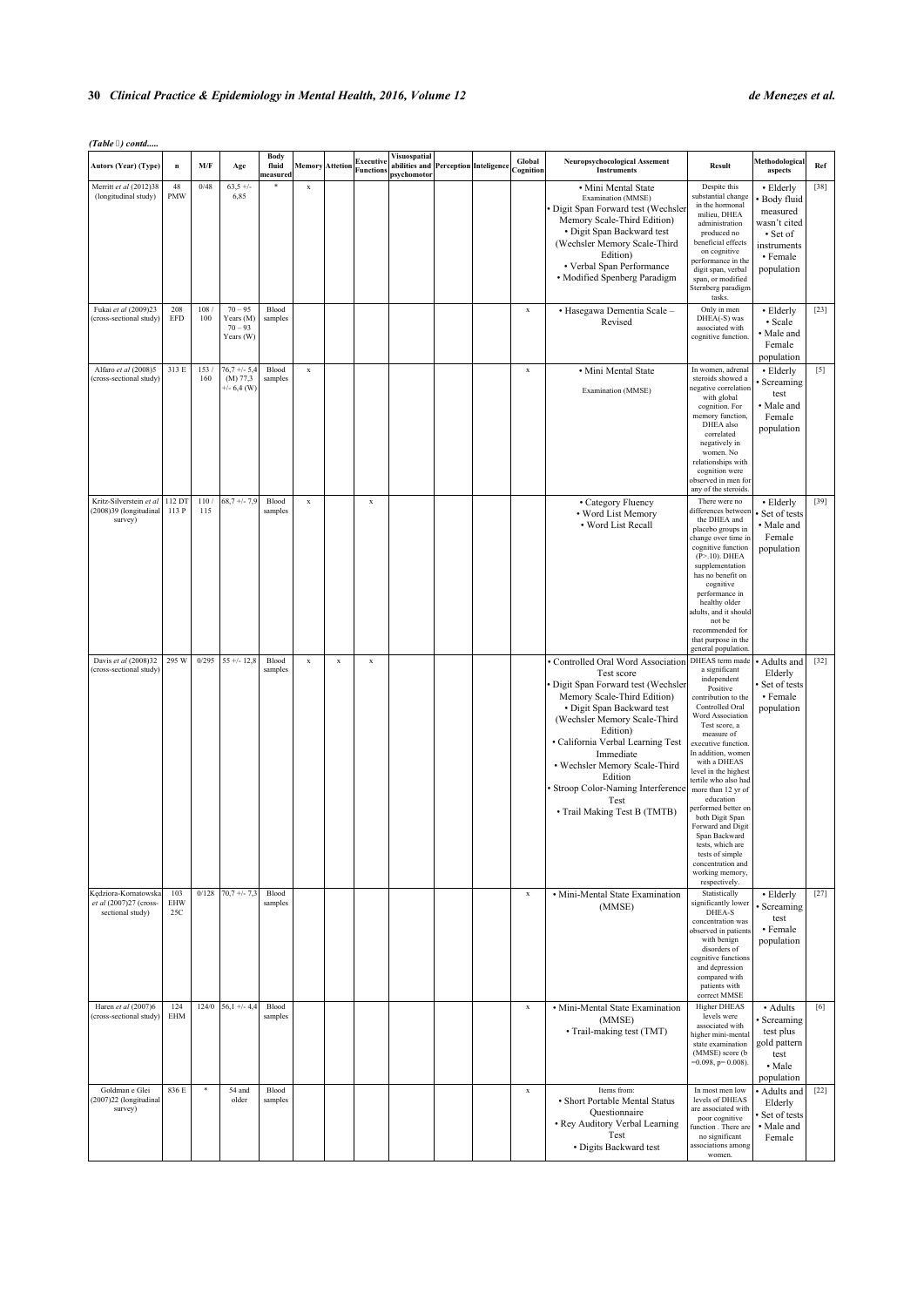# *DHEA and Cognitive Functions Clinical Practice & Epidemiology in Mental Health, 2016, Volume 12* **31**

*(Table ) contd.....*

| <b>Autors (Year) (Type)</b>                        | $\bf n$           | M/F                | Age                              | <b>Body</b><br>fluid<br>neasured     |             | <b>Memory Attetion</b> | Executive<br><b>Functions</b> | Visuospatial<br>abilities and Perception Inteligence<br>psychomotor |             |             | Global<br>Cognition | <b>Neuropsychocological Assement</b><br><b>Instruments</b>                                                                                                                                                                                                                                                                                                          | <b>Result</b>                                                                                                                                                                                                                                                                                        | Methodological<br>aspects                                                     | Ref    |
|----------------------------------------------------|-------------------|--------------------|----------------------------------|--------------------------------------|-------------|------------------------|-------------------------------|---------------------------------------------------------------------|-------------|-------------|---------------------|---------------------------------------------------------------------------------------------------------------------------------------------------------------------------------------------------------------------------------------------------------------------------------------------------------------------------------------------------------------------|------------------------------------------------------------------------------------------------------------------------------------------------------------------------------------------------------------------------------------------------------------------------------------------------------|-------------------------------------------------------------------------------|--------|
| Arai et al (2006)26<br>(cross-sectional)           | 145 E             | 58/87              | $75,6 +/-$<br>0.56               | Blood<br>samples                     |             |                        |                               |                                                                     |             |             | $\mathbf x$         | · Mini-Mental State Examination<br>(MMSE)                                                                                                                                                                                                                                                                                                                           | The levels of<br>DHEA e DHEA-S<br>were not associated<br>with MMSE.                                                                                                                                                                                                                                  | • Elderly<br>· Screaming<br>test<br>• Male and<br>Female<br>population        | $[26]$ |
| Parsons et al (2006)29<br>(longitudinal survey)    | 11 DT<br>9P       | 0/20<br><b>PMW</b> | 46-66<br>years                   | Blood<br>samples                     |             |                        |                               |                                                                     |             |             | $\mathbf x$         | · California Verbal Learning<br>Test (CVLT)<br>• Wechsler Adult Intelligence<br>Scale-Revised (WAIS-R)<br>• Digit Span Forward<br>· Digit Span Backward<br>• Trail Making Test A and B<br>· Golden<br>Stroop Test<br>• Token Test<br>• Category Fluency<br>• Boston Naming Test<br>• Test of<br>Nonverbal Intelligence-2 (TONI-2)<br>• Judgment of Line Orientation | An increase in<br>negative<br>associations<br>between DHEA(S)<br>levels and cognition<br>was found at<br>completion.<br>Increased cortisol<br>does not explain the<br>cognitive deficits<br>associated with<br>DHEA, suggesting<br>a direct negative<br>effect of exogenous<br>DHEA on<br>cognition. | · Adults and<br>Elderly<br>Set of tests<br>• Female<br>population             | $[29]$ |
| Alhaj et al (2006)36<br>(longitudinal survey)      | 24 YM             | 24/0               | $23,6 +/- 5,1$                   | Saliva<br>samples                    | $\mathbf x$ |                        |                               |                                                                     |             |             |                     | • Visual analogue scales (VASs)                                                                                                                                                                                                                                                                                                                                     | <b>DHEA</b><br>administration led<br>to a reduction in<br>evening cortisol<br>concentrations and<br>improved VAS<br>mood and memory.<br>Recollection<br>accuracy in the<br>episodic memory<br>test was<br>significantly<br>mproved following<br>DHEA<br>administration.                              | • Young<br>· Scale<br>• Male<br>population                                    | $[36]$ |
| Azurmendi et al<br>(2005)41 (cross-<br>sectional)  | 129 C             | 60/69              | 5 years 11<br>months<br>mean age | Saliva<br>samples                    |             |                        |                               |                                                                     |             | $\mathbf x$ |                     | • Kaufman Brief Intelligence Test<br>$(K-BIT)$                                                                                                                                                                                                                                                                                                                      | DHEA was not a<br>good predictor for<br>fluid intelligence<br>and crystallized<br>intelligence in both<br>genders.                                                                                                                                                                                   | · Children<br>Set of tests<br>• Male and<br>Female<br>population              | $[41]$ |
| Fonda et al (2005)9<br>(cross-sectional)           | 981<br><b>EHM</b> | 981/0              | 62,66 years                      | Blood<br>samples                     | $\mathbf x$ | $\mathbf x$            |                               | $\mathbf x$                                                         |             |             |                     | • Backward Digit Span test<br>• Digit Symbol Substitution test<br>• Figural Relations test                                                                                                                                                                                                                                                                          | The direct effects of<br>hormones on<br>cognition are not<br>significant when<br>salient factors<br>(educational<br>attainment, health<br>conditions and<br>behaviors, body<br>mass index, and<br>depression) are<br>considered.                                                                     | • Elderly<br>Set of tests<br>• Male<br>population                             | $[9]$  |
| Glei et al (2004)21<br>(cross-sectional)           | 967 E             | $\ast$             | 54 and<br>older                  | <b>Blood</b> and<br>urine<br>samples |             |                        |                               |                                                                     |             |             | $\mathbf x$         | • 12 items from the<br>modified Short Portable Mental Status<br>Questionnaire<br>• Rey Auditory Verbal Learning<br>Test<br>• Digits<br>Backward test.                                                                                                                                                                                                               | Results reveal that<br>higher levels of<br>DHEAS are<br>associated with<br>better cognitive<br>function (among<br>women but not<br>men)                                                                                                                                                              | · Adults and<br>Elderly<br>Set of tests<br>• Male and<br>female<br>population | $[21]$ |
| Hirshman et al<br>(2004)37 (longitudinal<br>study) | 6 PMW             | 0/6                | 53-68<br>years                   | Blood<br>samples                     | $\mathbf x$ | $\mathbf x$            |                               |                                                                     | $\mathbf x$ |             |                     | • Recognition Memory test<br>· Digit Span<br>• Perceptual Identification<br>• Visual Attetion Vigilance                                                                                                                                                                                                                                                             | Our results<br>demonstrated that<br>estrogens produced<br>a positive effect on<br>recognition<br>memory and<br>perceptual<br>identification, while<br>androgens produced<br>a negative effect.<br>Androgens also<br>produced a negative<br>effect on visual<br>attentional<br>vigilance.             | Aldults and<br>Elderly<br>Set of tests<br>• Female<br>population              | $[37]$ |
| Nierkerk et al<br>(2001)34 (longitudinal<br>study) | 46<br>(EM)        | 46/0               | 62-76<br>years                   | Saliva<br>samples                    | $\mathbf x$ |                        |                               |                                                                     |             |             |                     | • Word list memory<br>• Object location memory<br>• Choice reaction time (CRT)<br>• Visual search                                                                                                                                                                                                                                                                   | A higher morning<br>cortisol/DHEA<br>ratio was also<br>associated with<br>lower visuo-spatial<br>memory<br>performance. But<br>no significant<br>effects of DHEA<br>treatment were<br>observed on any of<br>the trial outcomes                                                                       | · Adults and<br>Elderly<br>Set of tests<br>• Male<br>population               | $[34]$ |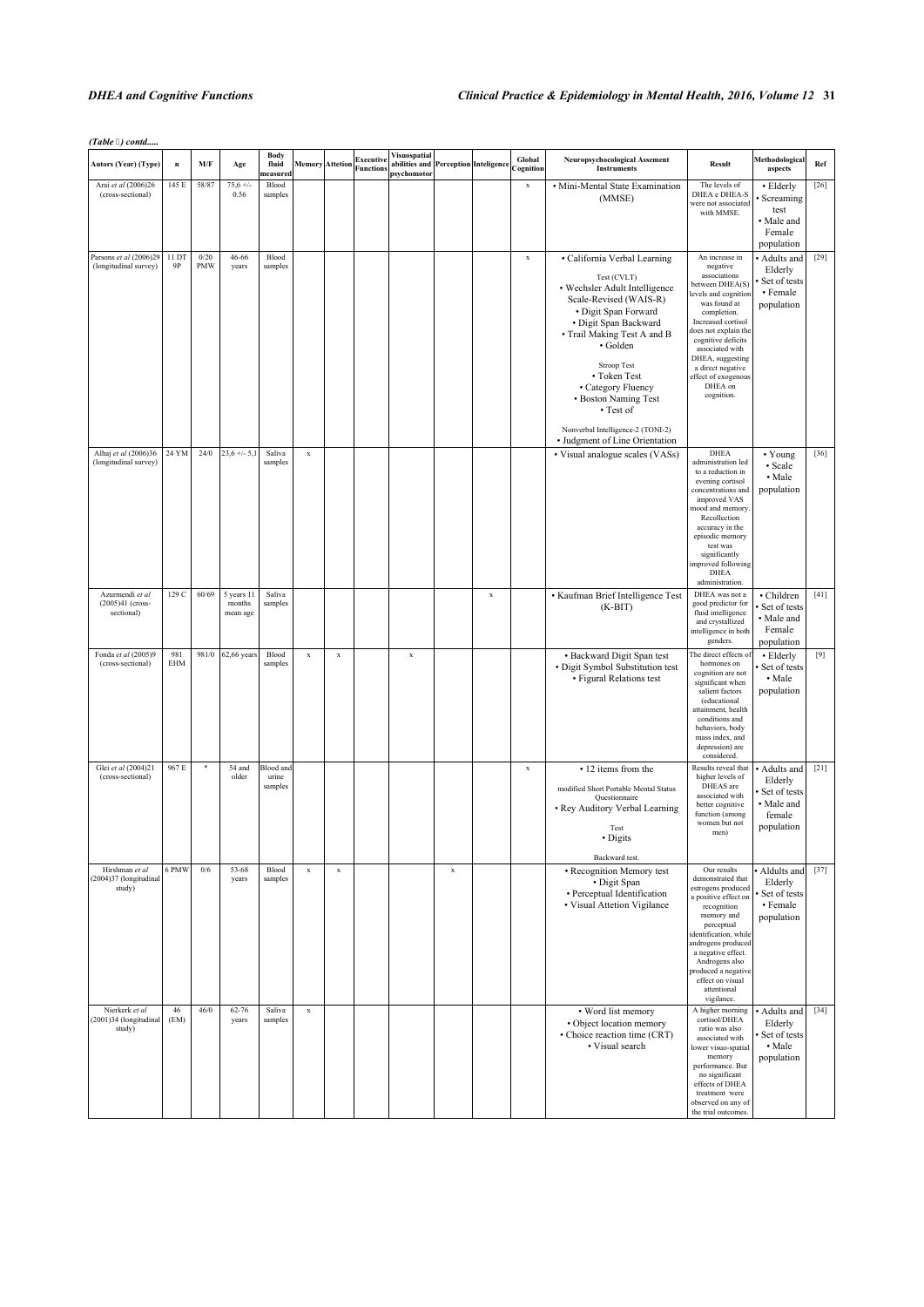#### **32** *Clinical Practice & Epidemiology in Mental Health, 2016, Volume 12 de Menezes et al.*

| (Table 3) contd                                             |                   |       |                                             |                                  |                        |             |                               |                                                                     |             |                     |                                                                                                                                                                                                                                                                                                                                                                                        |                                                                                                                                                                                                                         |                                                                                                      |                   |
|-------------------------------------------------------------|-------------------|-------|---------------------------------------------|----------------------------------|------------------------|-------------|-------------------------------|---------------------------------------------------------------------|-------------|---------------------|----------------------------------------------------------------------------------------------------------------------------------------------------------------------------------------------------------------------------------------------------------------------------------------------------------------------------------------------------------------------------------------|-------------------------------------------------------------------------------------------------------------------------------------------------------------------------------------------------------------------------|------------------------------------------------------------------------------------------------------|-------------------|
| <b>Autors (Year) (Type)</b>                                 | n                 | M/F   | Age                                         | <b>Body</b><br>fluid<br>measured | <b>Memory</b> Attetion |             | Executive<br><b>Function:</b> | Visuospatial<br>abilities and Perception Inteligence<br>psychomotor |             | Global<br>Cognition | Neuropsychocological Assement<br><b>Instruments</b>                                                                                                                                                                                                                                                                                                                                    | Result                                                                                                                                                                                                                  | Methodological<br>aspects                                                                            | Ref               |
| Aleman et al (2001)33<br>(cross-sectional)                  | 25<br>EHM         | 25/0  | 69,1 years                                  | Blood<br>samples                 | $\mathbf x$            |             |                               |                                                                     | $\mathbf x$ |                     | • Information (WAIS)<br>• Vocabulary (WAIS)<br>• Benton<br>Judgement of Line Orientation<br>• Brus Reading Test<br>• Block Design (WAIS)<br>· Digit Symbol (WAIS)<br>• Concept Shifting Task<br>Dutch version of the Rey Auditory<br>Verbal Learning Task.                                                                                                                             | Circulating levels<br>of DHEAS were<br>not associated with<br>any of the<br>neuropsychological<br>measures.                                                                                                             | • Elderly<br>Set of tests<br>• Male<br>population                                                    | $[33]$            |
| Moffat et al (2000)7<br>(longitudinal study)                | 883<br><b>EHM</b> | 883/0 | 22-91<br>years                              | Blood<br>samples                 |                        |             |                               |                                                                     |             | $\mathbf x$         | • Benton Visual Retention test<br>(BVRT)<br>• Free and Cued Selective<br>Reminding Test<br>· Mini-Mental State Examination<br>(MMSE)<br>• Blessed Information-Memory-<br><b>Concentration Test</b><br>• 2 tests of mental status assessing<br>memory, visual construction and<br>attention<br>• Semantic and phomenic word<br>fluency tests<br>• Trail-Making Tests (parts A and<br>B) | Decline in<br>endogenous<br><b>DHEAS</b><br>concentration is<br>independent of<br>ognitive status and<br>cognitive decline in<br>healthy aging men.                                                                     | • Young,<br>Adults and<br>Elderly<br>Set of tests<br>• Male<br>population                            | $[7]$             |
| Carlson and Sherwin<br>(1999)25 (longitudinal<br>study)     | 60 E              | 23/37 | 72.1 and<br>73.4 years                      | Blood<br>samples                 |                        |             |                               |                                                                     |             | $\mathbf x$         | • Weschler<br>Memory Scale (WMS)<br>• Paragraph<br>Recall<br>• Paired-Associates<br>• Selective Reminding Test<br>• WMS-Revised<br>Figural Memory<br>• Visual Paired-Associates<br>• Visual Reproduction<br>subtests<br>Digit Span Forward and Backward<br>WMS-R Visual Memory Span<br>• Category Retrieval Test                                                                       | Results failed to<br>provide any<br>evidence that<br>DHEAS is<br>protective against<br>declarative memory<br>decline with aging.                                                                                        | • Small<br>population<br>• Elderly<br>Set of tests<br>• Male and<br>Female<br>population             | $[25]$            |
| Kalmijn et al (1998)28<br>(longitudinal study)              | 189 E             | ×     | $67.3 +/- 5.7$                              | Blood<br>samples                 |                        |             |                               |                                                                     |             | $\mathbf x$         | · Mini-Mental State Examination<br>(MMSE)                                                                                                                                                                                                                                                                                                                                              | There was an<br>inverse, but<br>nonsignificant,<br>ssociation between<br>DHEAS and<br>cognitive<br>impairment and<br>decline.                                                                                           | · Medium<br>population<br>$\cdot$ Elderly<br>Screaming<br>test<br>• Male and<br>Female<br>population | $[28]$            |
| Yaffer et al (1998)8<br>(longitudinal study)                | 394<br>EHW        | 0/394 | 65 and<br>older                             | Blood<br>samples                 |                        |             |                               |                                                                     |             | $\mathbf x$         | • Mini-Mental State Examination<br>(MMSE)<br>• Trails B<br>· Digit Symbol                                                                                                                                                                                                                                                                                                              | <b>DHEAS</b> levels<br>declined with age,<br>as expected. There<br>was no consistent<br>association of<br>DHEAS quartile or<br>log DHEAS with<br>any of the four<br>outcomes, even<br>after multivariate<br>adjustment. | • Large<br>population<br>• Elderly<br>Set of tests<br>• Female<br>population                         | $\left[ 8\right]$ |
| Carlson and Sherwin<br>(1998)24 (cross-<br>sectional study) | 86 E              | 41/55 | $72.19 + (-5.6)$<br>years                   | Blood<br>samples                 |                        |             |                               |                                                                     |             | $\mathbf x$         | • Paragraph<br>Recall<br>· Paired-Associates<br>• Selective Reminding Test<br>• Figural Memory<br>• Visual Paired-Associates<br>• Visual Reproduction<br>subtests<br>Digit Span Forward and Backward<br>• Category Retrieval Test                                                                                                                                                      | No significant<br>correlations were<br>found between any<br>of the hormones or<br>the DHEAS/CRT<br>ratio and scores on<br>any of the<br>neuropsychological<br>tests.                                                    | · Small<br>population<br>• Elderly<br>Set of tests<br>• Male and<br>Female<br>population             | $[24]$            |
| Wolf et all (1998)35<br>(longitudinal study)                | 17 E              | 17/0  | $71.1 \pm 1.7$<br>years                     | Blood<br>samples                 | $\mathbf x$            |             |                               |                                                                     |             |                     | • Picture memory test<br>• City map test<br>• Verbal fluency                                                                                                                                                                                                                                                                                                                           | DHEA treatment<br>did not enhance<br>memory                                                                                                                                                                             | $\cdot$ Small<br>population<br>• Elderly<br>· Set of tests<br>• Male<br>population                   | $[35]$            |
| Wolf et al (1997)40<br>(longitudinal study)                 | 40 E              | 25/15 | $69,4 +/- 1,2$<br>(M) 69,1<br>$+/- 1,7$ (W) | Blood<br>samples                 | $\mathbf x$            | $\mathbf x$ | $\mathbf x$                   |                                                                     |             |                     | · Concentration<br>• Picture Memory test<br>• Stroop test<br>Digit Span forward and backwards<br>• Number connecting<br>• Auditory verbal learning test                                                                                                                                                                                                                                | DHEA replacement<br>had no strong<br>beneficial effect on<br>any of the measured<br>psychological or<br>cognitive<br>parameters in either<br>sex (all P. 0.20).                                                         | • Small<br>population<br>• Elderly<br>Set of tests<br>• Male and<br>Female<br>population             | $[40]$            |

Legend: DP – Depressed Pacients; C – Controls; PMW – Postmenopausal women; EFD – Eldery with Functional Decline; E – Eldery; M- Men; W – Women; EHW – Eldery Healthy Women; YM – Young Men; EHM – Eldery Healthy Men; P – Placebo; DT – DHEA Treatment; \*unspecified.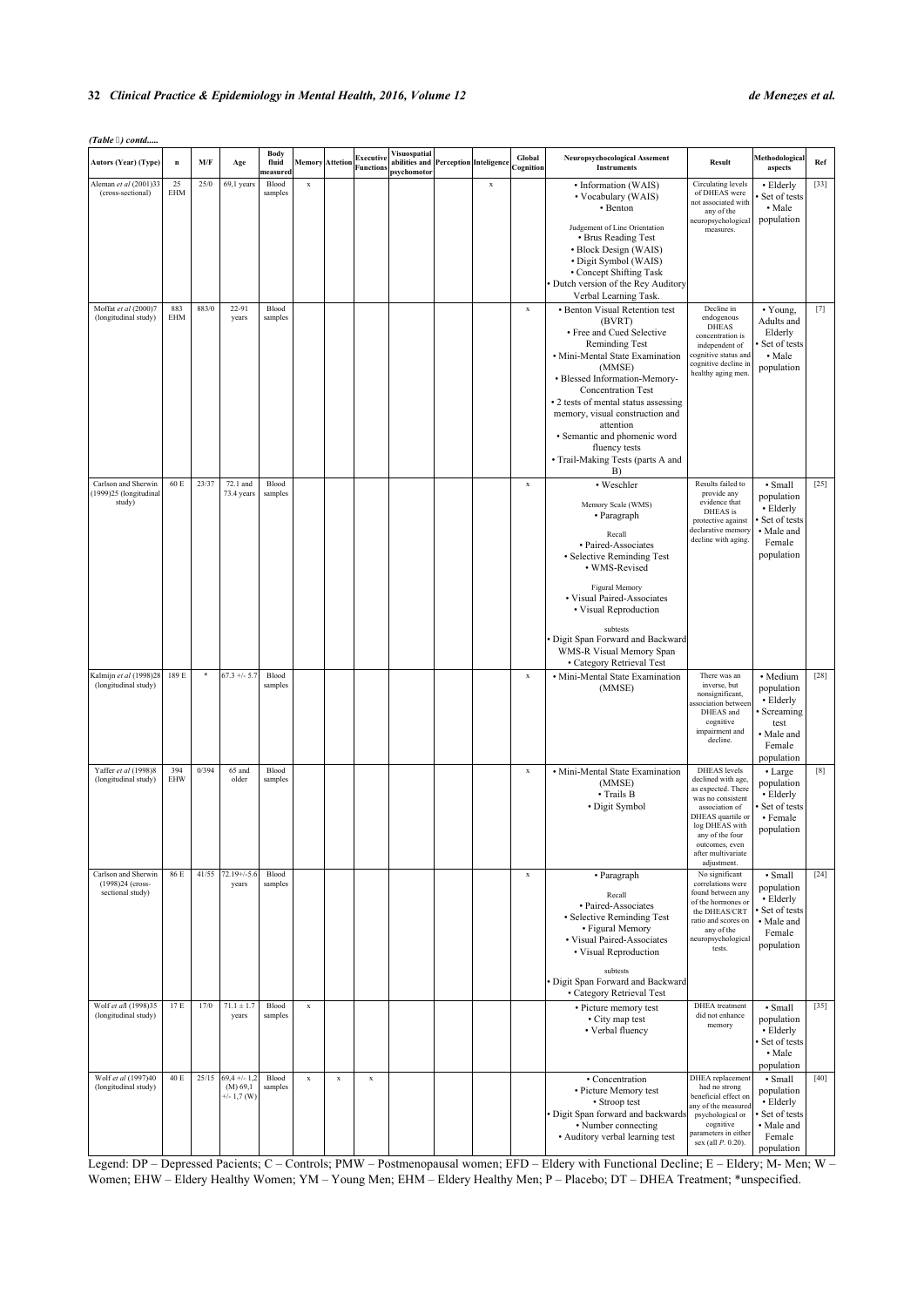### **4. DISCUSSION**

To discuss the relationship between DHEA, DHEA-S and cognitive function in populations of regular development, it is important to analyze all methodologic differences observed. Methodology design will be discussed in three levels: (1) type of study (with endogenous or exogenous hormones); (2) populations characteristics; (3) instruments used.

Regarding the type of study, some studies focused on endogenous levels whereas others focused on DHEA supplementation. No other review compiled studies with endogenous levels. In this review it was observed that studies that focused on endogenous DHEA-S levels showed a positive correlation with global cognition in women and men and a positive correlation with working memory, attention and verbal fluency (executive function) in women [[9,](#page-10-7) [27](#page-11-14) - [29](#page-11-16), [33,](#page-12-0) [39\]](#page-12-6).

We speculate that the neuropsychiatric and cognitive effects of DHEA and DHEA-S are modulated by yaminobutyric acid-A receptor antagonistic effects, N-Methyl-D-aspartic acid and σ-receptor potentiation effects. These hormones increases regional serotonin and dopamine activity in the brain, hippocampal primed burst potentiation and cholinergic function, anti glucocorticoid activity, inhibition of production of proinflammatory factors and bioavailability of insulin-like growth factor I [[17](#page-11-5) - [20,](#page-11-10) [52](#page-12-19), [53\]](#page-12-20). These findings can bring greater evidence for the repercussion of DHEA-S in global cognition, working memory, attention and verbal fluency verified in this review.

However, studies with DHEA replacement failed to improve such cognitive functions [[35](#page-12-3)[, 41](#page-12-8), [42](#page-12-9)[, 45](#page-12-12), [47\]](#page-12-14) or even worsened their performance (negatively correlated) [\[36](#page-12-2), [44\]](#page-12-11). This finding corroborates other reviews about DHEA replacement. There were four previous reviews on DHEA supplementation [\[54](#page-12-21) - [57](#page-13-0)]. They showed that DHEA supplementation does not affect cognition in unimpaired people. In this review, just one of the longitudinal study with DHEA supplementation showed a positive influence on memory. However, this study comprised of young male population and a 300 mg dosage for supplementation [[43\]](#page-12-10), whereas other studies cited in this present review and studies cited in the previous reviews focused on elderly people using a 25 mg or a 50 mg dosage. This comparison highlights the necessity of using higher doses to achieve positive effects on cognition. However, the safety of this treatment is controversial and the risk of side effects may increase at higher doses [[16,](#page-11-4) [57](#page-13-0)], although it is noteworthy that the side effects associated with DHEA use are described by literature as mild [\[6](#page-10-5)].

The second category of analyses clarifies additional data. Studies' designs were different in many points, such as age and the number of subjects. In the only study that proved the influence of DHEA supplementation on memory [[43\]](#page-12-10), the population comprised of young men. DHEA and DHEA-S concentrations peak at approximately 20 years-old and decay over time [[4](#page-10-1) - [6](#page-10-5), [9](#page-10-7) - [12](#page-11-0), [15](#page-11-3)]; thus, young men have higher endogenous levels of these hormones before treatment. The other studies that did not demonstrate differences in global cognition after DHEA supplementation were all conducted on with elderly people. This finding also corroborates a previously study [\[56](#page-13-1)] which suggested that age related changes of human DHEA metabolic pathways may contribute to the relative inefficacy of DHEA replacement therapy.

In another article [[10](#page-10-8)], a cross-sectional study showed no relationship between cognition and DHEA-S in both genders. Participants' ages ranged from 22 years to 91 years and this variation might have affected the outcome because of the differences in hormone levels in the young and elderly. This factor can explain why this finding contradicts other cross-sectional studies that demonstrate a positive correlation between DHEA-S and global cognition in both gender and memory in women.

An analysis of the characteristic of the sample in articles that did not show any correlation between endogenous hormone levels and global cognition included those with a mixed population (men and women) [\[30](#page-11-17) - [32\]](#page-11-19).

Regarding these differences observed in these studies, it is important to discuss gender differences in the effects of DHEA and its sulfate on memory, attention and executive function. Results that showed higher influences on memory, attention and executive function were all studies constituted of elderly women. Several authors explained this difference based on the dynamics of aging and metabolism in men and women: men have a higher exposure to gonadal hormones, which may have physical, mental and emotional implications [[5\]](#page-10-4). DHEA, despite being the primary pro-hormone, is still present in lower levels in women [[4](#page-10-1)]. In menopause, DHEA becomes the primary source of sex hormones in women; however, at this period, DHEA levels have declined by approximately 60%. In postmenopausal women, these levels may become undetectable in several cases. Because no other significant source of those hormones is available after menopause, low DHEA levels are associated with the majority of medical problems observed in postmenopausal women. In men, DHEA levels reach only 40% between the ages of 65 years and 75 years, and men continue to receive a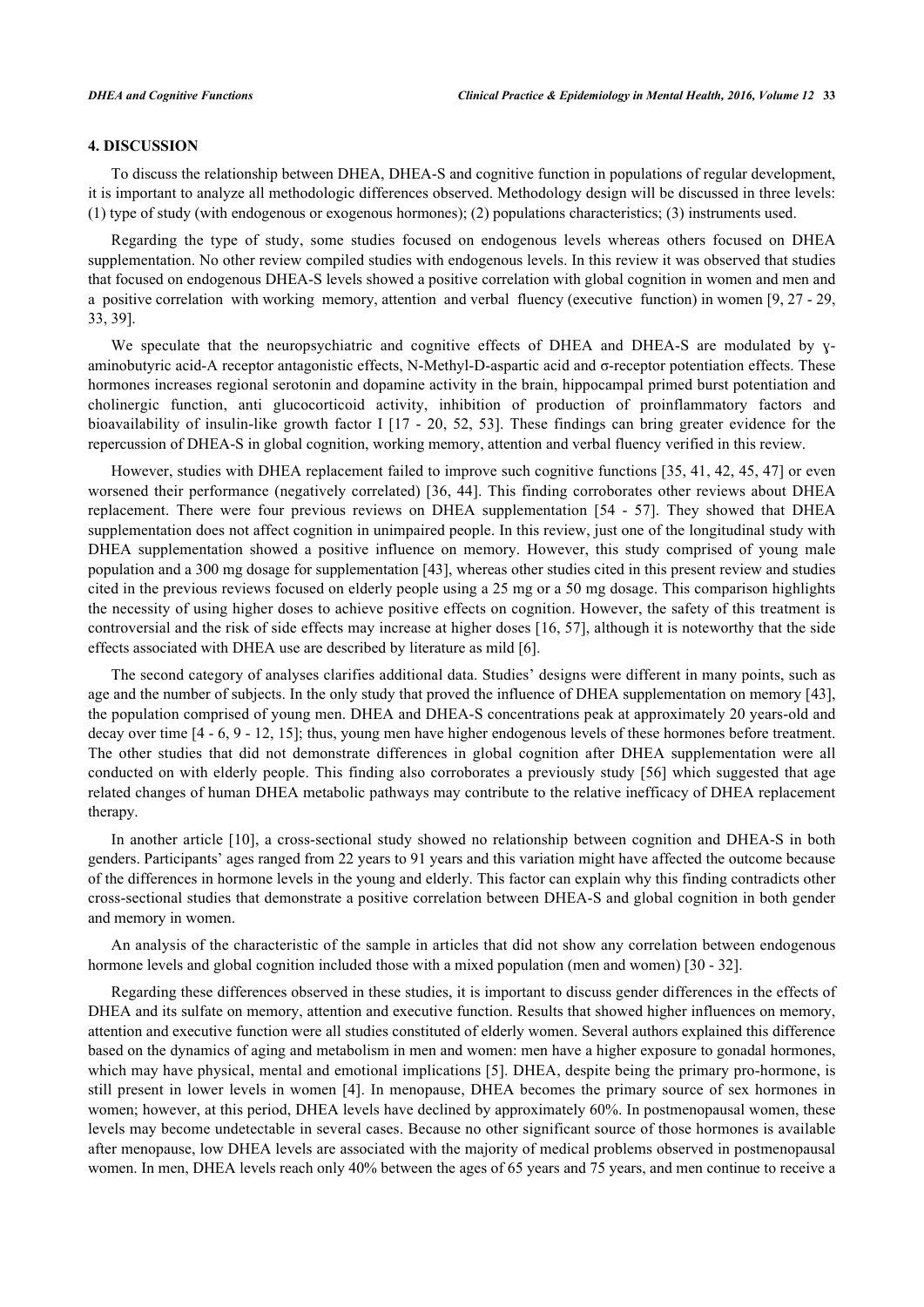nearly constant supplementation of sex hormones from the testis throughout life, which can minimize the consequences of the DHEA deficit [\[58](#page-13-2) - [61](#page-13-3)]. These findings call the attention for the longer exposure and higher concentrations to these hormones in men, which may explain the differences between genders in this review.

Other methodological factors that may contribute to the discrepancy are the different assessment materials. Different tests were used to evaluate memory, for example, some of them assessing just working memory [\[12](#page-11-0), [39\]](#page-12-6) or immediate auditory memory [[5,](#page-10-4) [40](#page-12-7), [45](#page-12-12)[, 46](#page-12-13)], visual memory [\[43\]](#page-12-10), recognition memory [[44\]](#page-12-11). Others used a set of tests to evaluate memory as a whole [\[41,](#page-12-8) [42,](#page-12-9) [47](#page-12-14)]. Maybe because of these methodological discrepancies, it was possible to observe the influence of DHEA-S just in women's working memory.

Even across studies that used the same test, results can be biased due to the sensitivity of the test. In category Global Cognition, six articles evaluated global cognitive function using the MMSE [[5,](#page-10-4) [9](#page-10-7)[, 11](#page-11-20), [32,](#page-11-19) [33](#page-12-0)[, 35](#page-12-3)], which is a screening test that may not detect mild manifestations of cognitive dysfunction. Screening tests are widely used but are less sensitive to mild impairment [\[21\]](#page-11-6). Of these studies, four [\[11,](#page-11-20) [30](#page-11-17), [32,](#page-11-19) [35](#page-12-3)] did not demonstrate any correlation between DHEA-S and memory. It could have happened because the tests were not sensitive enough to memory dysfunctions.

# **CONCLUSION**

The analysis of the studies' design clarified data and showed a positive correlation between DHEA-S and global cognition in women and men, and positive correlations with working memory, attention and verbal fluency in women only. Studies with DHEA supplementation did not improve cognitive functions or worsened the performance of such functions. The only study in which DHEA supplementation was successful was conducted among young men and with higher doses of DHEA (300 mg). The use of higher doses in elderly populations should be considered in future studies because of the age-related changes in DHEA metabolism. Therefore, before the use of DHEA supplementation for cognition in clinical practice, more studies are necessary to ensure the safety of the procedure.

#### **CONFLICT OF INTEREST**

The authors confirm that this article content has no conflict of interest.

#### **ACKNOWLEDGEMENTS**

Declared none.

## **REFERENCES**

- <span id="page-10-0"></span>[1] Speroff L, Glass RH, Kase NG. Endocrinologia ginecológica clínica e infertilidade. 5<sup>th</sup> ed. São Paulo: Manole 1995.
- <span id="page-10-2"></span>[2] Wajchenberg BL. Tratado de encdocrinologia clínica. São Paulo: Roca 1992.
- <span id="page-10-3"></span>[3] Wolkowitz OM, Rothschild AJ. Psychoneuroendocrinology: The scientific sasis of clinical practice. Arlington, Virgínia: American Psychiatric Publishing, Inc. 2003.
- <span id="page-10-1"></span>[4] Labrie F, Luu-The V, Labrie C, Simard J. DHEA and its transformation into androgens and estrogens in peripheral target tissues: intracrinology. Front Neuroendocrinol 2001; 22(3): 185-212. [\[http://dx.doi.org/10.1006/frne.2001.0216\]](http://dx.doi.org/10.1006/frne.2001.0216) [PMID: [11456468](http://www.ncbi.nlm.nih.gov/pubmed/11456468)]
- <span id="page-10-4"></span>[5] Rueda Alfaro S, Serra-Prat M, Palomera E, *et al.* mataró aging study group. Hormonal determinants of depression and cognitive function in independently-living elders. Endocrinol Nutr 2008; 55(9): 396-401. [\[http://dx.doi.org/10.1016/S1575-0922\(08\)75076-9\]](http://dx.doi.org/10.1016/S1575-0922(08)75076-9) [PMID: [22974452](http://www.ncbi.nlm.nih.gov/pubmed/22974452)]
- <span id="page-10-5"></span>[6] Peixoto C, Devicari Cheda JN, Nardi AE, Veras AB, Cardoso A. The effects of dehydroepiandrosterone (DHEA) in the treatment of depression and depressive symptoms in other psychiatric and medical illnesses: a systematic review. Curr Drug Targets 2014; 15(9): 901-14. [\[http://dx.doi.org/10.2174/1389450115666140717111116\]](http://dx.doi.org/10.2174/1389450115666140717111116) [PMID: [25039497](http://www.ncbi.nlm.nih.gov/pubmed/25039497)]
- <span id="page-10-6"></span>[7] Lennartsson AK, Theorell T, Kushnir MM, Jonsdottir IH. Low levels of dehydroepiandrosterone sulfate in younger burnout patients. PLoS One 2015; 10(10): e0140054. [\[http://dx.doi.org/10.1371/journal.pone.0140054](http://dx.doi.org/10.1371/journal.pone.0140054)] [PMID: [26441131\]](http://www.ncbi.nlm.nih.gov/pubmed/26441131)
- [8] Ghisleni C, Bollmann S, Biason-Lauber A, *et al.* Effects of steroid hormones on sex differences in cerebral perfusion. PLoS One 2015; 10(9): e0135827. [\[http://dx.doi.org/10.1371/journal.pone.0135827](http://dx.doi.org/10.1371/journal.pone.0135827)] [PMID: [26356576\]](http://www.ncbi.nlm.nih.gov/pubmed/26356576)
- <span id="page-10-7"></span>[9] Haren MT, Banks WA, Perry Iii HM, et al. Predictors of serum testosterone and DHEAS in African-American men. Int J Androl 2008; 31(1): 50-9. [PMID: [18190426\]](http://www.ncbi.nlm.nih.gov/pubmed/18190426)
- <span id="page-10-8"></span>[10] Moffat SD, Zonderman AB, Harman SM, Blackman MR, Kawas C, Resnick SM. The relationship between longitudinal declines in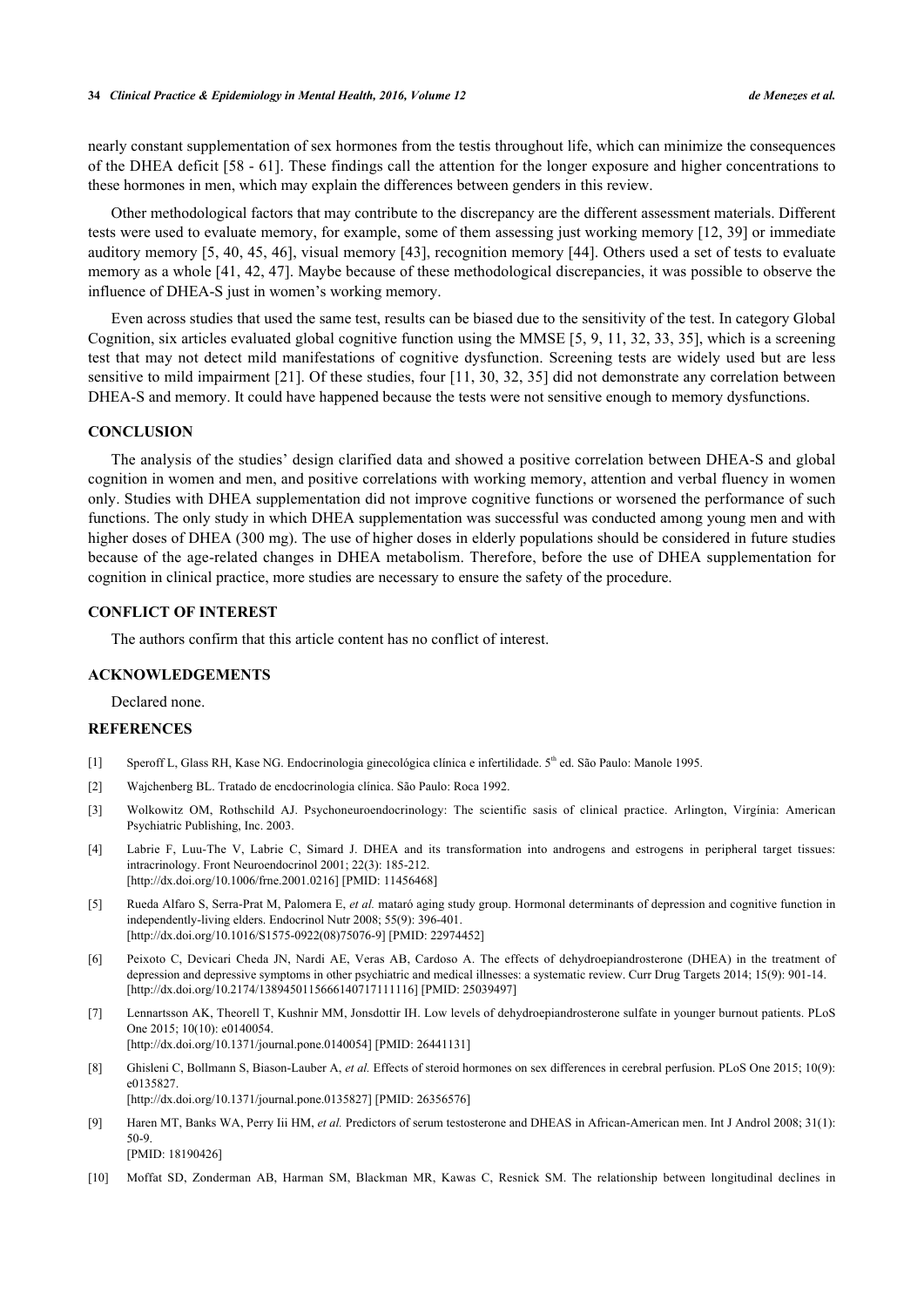dehydroepiandrosterone sulfate concentrations and cognitive performance in older men. Arch Intern Med 2000; 160(14): 2193-8. [\[http://dx.doi.org/10.1001/archinte.160.14.2193\]](http://dx.doi.org/10.1001/archinte.160.14.2193) [PMID: [10904463](http://www.ncbi.nlm.nih.gov/pubmed/10904463)]

- <span id="page-11-20"></span>[11] Yaffe K, Ettinger B, Pressman A, *et al.* Neuropsychiatric function and dehydroepiandrosterone sulfate in elderly women: a prospective study. Biol Psychiatry 1998; 43(9): 694-700. [\[http://dx.doi.org/10.1016/S0006-3223\(97\)00303-X\]](http://dx.doi.org/10.1016/S0006-3223(97)00303-X) [PMID: [9583004](http://www.ncbi.nlm.nih.gov/pubmed/9583004)]
- <span id="page-11-0"></span>[12] Fonda SJ, Bertrand R, O'Donnell A, Longcope C, McKinlay JB. Age, hormones, and cognitive functioning among middle-aged and elderly men: cross-sectional evidence from the Massachusetts Male Aging Study. J Gerontol A Biol Sci Med Sci 2005; 60(3): 385-90. [\[http://dx.doi.org/10.1093/gerona/60.3.385\]](http://dx.doi.org/10.1093/gerona/60.3.385) [PMID: [15860479](http://www.ncbi.nlm.nih.gov/pubmed/15860479)]
- <span id="page-11-1"></span>[13] Castanho TC, Moreira PS, Portugal-Nunes C, *et al.* The role of sex and sex-related hormones in cognition, mood and well-being in older men and women. Biol Psychol 2014; 103: 158-66. [\[http://dx.doi.org/10.1016/j.biopsycho.2014.08.015\]](http://dx.doi.org/10.1016/j.biopsycho.2014.08.015) [PMID: [25196100](http://www.ncbi.nlm.nih.gov/pubmed/25196100)]
- <span id="page-11-2"></span>[14] Maggio M, De Vita F, Fisichella A, *et al.* DHEA and cognitive function in the elderly. J Steroid Biochem Mol Biol 2015; 145: 281-92. [\[http://dx.doi.org/10.1016/j.jsbmb.2014.03.014\]](http://dx.doi.org/10.1016/j.jsbmb.2014.03.014) [PMID: [24794824](http://www.ncbi.nlm.nih.gov/pubmed/24794824)]
- <span id="page-11-3"></span>[15] Guyton AC, Hall JE. Tratado de Fisiologia Médica. 10<sup>th</sup> ed. Rio de Janeiro: Guanabara Koogan 2002.
- <span id="page-11-4"></span>[16] Genazzani AR, Pluchino N. DHEA therapy in postmenopausal women: the need to move forward beyond the lack of evidence. Climacteric 2010; 13(4): 314-6.

[\[http://dx.doi.org/10.3109/13697137.2010.492496\]](http://dx.doi.org/10.3109/13697137.2010.492496) [PMID: [20540592](http://www.ncbi.nlm.nih.gov/pubmed/20540592)]

<span id="page-11-5"></span>[17] Pittenger C, Duman RS. Stress, depression, and neuroplasticity: a convergence of mechanisms. Neuropsychopharmacology 2008; 33(1): 88-109.

[\[http://dx.doi.org/10.1038/sj.npp.1301574](http://dx.doi.org/10.1038/sj.npp.1301574)] [PMID: [17851537\]](http://www.ncbi.nlm.nih.gov/pubmed/17851537)

- <span id="page-11-11"></span>[18] Maninger N, Wolkowitz OM, Reus VI, Epel ES, Mellon SH. Neurobiological and neuropsychiatric effects of dehydroepiandrosterone (DHEA) and DHEA sulfate (DHEAS). Front Neuroendocrinol 2009; 30(1): 65-91. [\[http://dx.doi.org/10.1016/j.yfrne.2008.11.002\]](http://dx.doi.org/10.1016/j.yfrne.2008.11.002) [PMID: [19063914](http://www.ncbi.nlm.nih.gov/pubmed/19063914)]
- <span id="page-11-12"></span>[19] Charalampopoulos I, Remboutsika E, Margioris AN, Gravanis A. Neurosteroids as modulators of neurogenesis and neuronal survival. Trends Endocrinol Metab 2008; 19(8): 300-7. [\[http://dx.doi.org/10.1016/j.tem.2008.07.004](http://dx.doi.org/10.1016/j.tem.2008.07.004)] [PMID: [18771935\]](http://www.ncbi.nlm.nih.gov/pubmed/18771935)
- <span id="page-11-10"></span>[20] Moser U, Wadsak W, Spindelegger C, *et al.* Hypothalamic serotonin-1A receptor binding measured by PET predicts the plasma level of dehydroepiandrosterone sulfate in healthy women. Neurosci Lett 2010; 476(3): 161-5. [\[http://dx.doi.org/10.1016/j.neulet.2010.04.020\]](http://dx.doi.org/10.1016/j.neulet.2010.04.020) [PMID: [20399839](http://www.ncbi.nlm.nih.gov/pubmed/20399839)]
- <span id="page-11-6"></span>[21] Lezak MD, Howieson DB, Loring DW. Neuropsychological assessment. 4<sup>th</sup> ed. Oxford, Oxfordshire: Oxford University Press 2004.
- <span id="page-11-21"></span>[22] Miotto EC, Lucia MC. Scaff M Neuropsicologia e as Interfaces com as neurociências. São Paulo: Casa do Psicólogo 2007.
- <span id="page-11-7"></span>[23] Fuentes D, Malloy-Diniz LF, Camargo CH, Cosenza RM. Neuropsicologia: teoria e prática. Porto Alegre, Rio Grande do Sul: Artmed 2008.
- <span id="page-11-8"></span>[24] Malloy-Diniz LF, Fuentes D, Mattos P, Abreu N. Avaliação Neuropsicológica. São Paulo: Artmed 2010.
- <span id="page-11-9"></span>[25] Moher D, Liberati A, Tetzlaff J, Altman DG. Preferred reporting items for systematic reviews and meta-analyses: the PRISMA statement. PLoS Med 2009; 6(7): e1000097. [\[http://dx.doi.org/10.1371/journal.pmed.1000097](http://dx.doi.org/10.1371/journal.pmed.1000097)] [PMID: [19621072\]](http://www.ncbi.nlm.nih.gov/pubmed/19621072)
- <span id="page-11-13"></span>[26] Antunes HK, Santos RF, Cassilhas R, *et al.* Exercício físico e função cognitiva: uma revisão. Rev Bras Med Esporte 2006; 12(2): 108-14. [\[http://dx.doi.org/10.1590/S1517-86922006000200011\]](http://dx.doi.org/10.1590/S1517-86922006000200011)
- <span id="page-11-14"></span>[27] Glei DA, Goldman N, Weinstein M, Liu IW. Dehydroepiandrosterone sulfate (DHEAS) and health: does the relationship differ by sex? Exp Gerontol 2004; 39(3): 321-31. [\[http://dx.doi.org/10.1016/j.exger.2003.11.003\]](http://dx.doi.org/10.1016/j.exger.2003.11.003) [PMID: [15036391](http://www.ncbi.nlm.nih.gov/pubmed/15036391)]
- <span id="page-11-15"></span>[28] Goldman N, Glei DA. Sex differences in the relationship between DHEAS and health. Exp Gerontol 2007; 42(10): 979-87. [\[http://dx.doi.org/10.1016/j.exger.2007.05.005\]](http://dx.doi.org/10.1016/j.exger.2007.05.005) [PMID: [17604586](http://www.ncbi.nlm.nih.gov/pubmed/17604586)]
- <span id="page-11-16"></span>[29] Fukai S, Akishita M, Yamada S, *et al.* Association of plasma sex hormone levels with functional decline in elderly men and women. Geriatr Gerontol Int 2009; 9(3): 282-9. [\[http://dx.doi.org/10.1111/j.1447-0594.2009.00534.x\]](http://dx.doi.org/10.1111/j.1447-0594.2009.00534.x) [PMID: [19702939](http://www.ncbi.nlm.nih.gov/pubmed/19702939)]
- <span id="page-11-17"></span>[30] Carlson LE, Sherwin BB. Steroid hormones, memory and mood in a healthy elderly population. Psychoneuroendocrinology 1998; 23(6): 583-603. [\[http://dx.doi.org/10.1016/S0306-4530\(98\)00025-0\]](http://dx.doi.org/10.1016/S0306-4530(98)00025-0) [PMID: [9802129](http://www.ncbi.nlm.nih.gov/pubmed/9802129)]
- <span id="page-11-18"></span>[31] Carlson LE, Sherwin BB. Relationships among cortisol (CRT), dehydroepiandrosterone-sulfate (DHEAS), and memory in a longitudinal study of healthy elderly men and women. Neurobiol Aging 1999; 20(3): 315-24. [\[http://dx.doi.org/10.1016/S0197-4580\(99\)00052-4\]](http://dx.doi.org/10.1016/S0197-4580(99)00052-4) [PMID: [10588579](http://www.ncbi.nlm.nih.gov/pubmed/10588579)]
- <span id="page-11-19"></span>[32] Arai H, Takech H, Wada T, *et al.* Usefulness of measuring serum markers in addition to comprehensive geriatric assessment for cognitive impairment and depressive mood in the elderly. Geriatr Gerontol Int 2006; 6: 7-14. [\[http://dx.doi.org/10.1111/j.1447-0594.2006.00327.x\]](http://dx.doi.org/10.1111/j.1447-0594.2006.00327.x)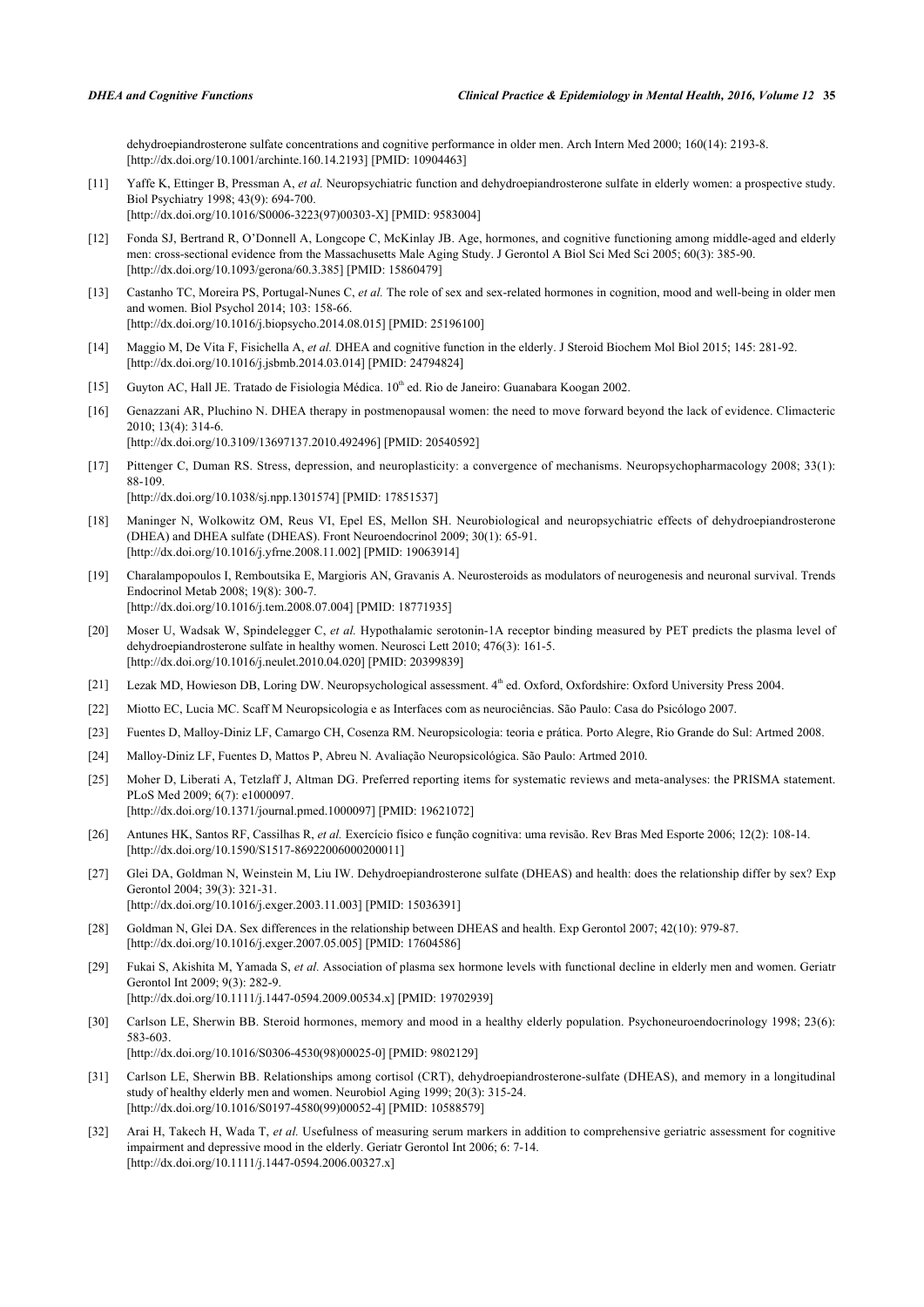#### **36** *Clinical Practice & Epidemiology in Mental Health, 2016, Volume 12 de Menezes et al.*

- <span id="page-12-0"></span>[33] Kedziora-Kornatowska K, Beszczyńska-Oleś R, Kornatowski T, Szadujkis-Szadurski L. The analysis of dehydroepiandrosterone sulphate concentration in elderly age women depending on coexisting disease states. Adv Med Sci 2007; 52(Suppl. 1): 126-30. [PMID: [18229649\]](http://www.ncbi.nlm.nih.gov/pubmed/18229649)
- <span id="page-12-1"></span>[34] Chua CK, Henderson VW, Dennerstein L, Ames D, Szoeke C. Dehydroepiandrosterone sulfate and cognition in midlife, post-menopausal women. Neurobiol Aging 2014; 35(7): 1654-5. [\[http://dx.doi.org/10.1016/j.neurobiolaging.2014.01.140](http://dx.doi.org/10.1016/j.neurobiolaging.2014.01.140)] [PMID: [24612674](http://www.ncbi.nlm.nih.gov/pubmed/24612674)]
- <span id="page-12-3"></span>[35] Kalmijn S, Launer LJ, Stolk RP, *et al.* A prospective study on cortisol, dehydroepiandrosterone sulfate, and cognitive function in the elderly. J Clin Endocrinol Metab 1998; 83(10): 3487-92. [\[http://dx.doi.org/10.1210/jcem.83.10.5164](http://dx.doi.org/10.1210/jcem.83.10.5164)] [PMID: [9768651\]](http://www.ncbi.nlm.nih.gov/pubmed/9768651)
- <span id="page-12-2"></span>[36] Parsons TD, Kratz KM, Thompson E, Stanczyk FZ, Buckwalter JG. Dhea supplementation and cognition in postmenopausal women. Int J Neurosci 2006; 116(2): 141-55. [\[http://dx.doi.org/10.1080/00207450500341506\]](http://dx.doi.org/10.1080/00207450500341506) [PMID: [16393880](http://www.ncbi.nlm.nih.gov/pubmed/16393880)]
- <span id="page-12-4"></span>[37] Luria AR. Fundamentos de Neuropsicologia. São Paulo: Ed. da Universidade Federal de São Paulo 1981.
- <span id="page-12-5"></span>[38] Andrade VM, dos Santos FH, Bueno OF. Neuropsicologia Hoje. São Paulo: Artes Médicas 2004.
- <span id="page-12-6"></span>[39] Davis SR, Shah SM, McKenzie DP, Kulkarni J, Davison SL, Bell RJ. Dehydroepiandrosterone sulfate levels are associated with more favorable cognitive function in women. J Clin Endocrinol Metab 2008; 93(3): 801-8. [\[http://dx.doi.org/10.1210/jc.2007-2128](http://dx.doi.org/10.1210/jc.2007-2128)] [PMID: [18073302\]](http://www.ncbi.nlm.nih.gov/pubmed/18073302)
- <span id="page-12-7"></span>[40] Aleman A, de Vries WR, Koppeschaar HP, *et al.* Relationship between circulating levels of sex hormones and insulin-like growth factor-1 and fluid intelligence in older men. Exp Aging Res 2001; 27(3): 283-91. [\[http://dx.doi.org/10.1080/036107301300208718\]](http://dx.doi.org/10.1080/036107301300208718) [PMID: [11441649](http://www.ncbi.nlm.nih.gov/pubmed/11441649)]
- <span id="page-12-8"></span>[41] van Niekerk JK, Huppert FA, Herbert J. Salivary cortisol and DHEA: association with measures of cognition and well-being in normal older men, and effects of three months of DHEA supplementation. Psychoneuroendocrinology 2001; 26(6): 591-612. [\[http://dx.doi.org/10.1016/S0306-4530\(01\)00014-2\]](http://dx.doi.org/10.1016/S0306-4530(01)00014-2) [PMID: [11403980](http://www.ncbi.nlm.nih.gov/pubmed/11403980)]
- <span id="page-12-9"></span>[42] Wolf OT, Naumann E, Hellhammer DH, Kirschbaum C. Effects of dehydroepiandrosterone replacement in elderly men on event-related potentials, memory, and well-being. J Gerontol A Biol Sci Med Sci 1998; 53(5): M385-90. [\[http://dx.doi.org/10.1093/gerona/53A.5.M385\]](http://dx.doi.org/10.1093/gerona/53A.5.M385) [PMID: [9754145](http://www.ncbi.nlm.nih.gov/pubmed/9754145)]
- <span id="page-12-10"></span>[43] Alhaj HA, Massey AE, McAllister-Williams RH. Effects of DHEA administration on episodic memory, cortisol and mood in healthy young men: a double-blind, placebo-controlled study. Psychopharmacology (Berl) 2006; 188(4): 541-51. [\[http://dx.doi.org/10.1007/s00213-005-0136-y\]](http://dx.doi.org/10.1007/s00213-005-0136-y) [PMID: [16231168](http://www.ncbi.nlm.nih.gov/pubmed/16231168)]
- <span id="page-12-11"></span>[44] Hirshman E, Merritt P, Wang CC, *et al.* Evidence that androgenic and estrogenic metabolites contribute to the effects of dehydroepiandrosterone on cognition in postmenopausal women. Horm Behav 2004; 45(2): 144-55. [\[http://dx.doi.org/10.1016/j.yhbeh.2003.09.008\]](http://dx.doi.org/10.1016/j.yhbeh.2003.09.008) [PMID: [15019802](http://www.ncbi.nlm.nih.gov/pubmed/15019802)]
- <span id="page-12-12"></span>[45] Merritt P, Stangl B, Hirshman E, Verbalis J. Administration of dehydroepiandrosterone (DHEA) increases serum levels of androgens and estrogens but does not enhance short-term memory in post-menopausal women. Brain Res 2012; 1483: 54-62. [\[http://dx.doi.org/10.1016/j.brainres.2012.09.015\]](http://dx.doi.org/10.1016/j.brainres.2012.09.015) [PMID: [22985672](http://www.ncbi.nlm.nih.gov/pubmed/22985672)]
- <span id="page-12-13"></span>[46] Kritz-Silverstein D, von Mühlen D, Laughlin GA, Bettencourt R. Effects of dehydroepiandrosterone supplementation on cognitive function and quality of life: the DHEA and Well-Ness (DAWN) Trial. J Am Geriatr Soc 2008; 56(7): 1292-8. [\[http://dx.doi.org/10.1111/j.1532-5415.2008.01768.x\]](http://dx.doi.org/10.1111/j.1532-5415.2008.01768.x) [PMID: [18482290](http://www.ncbi.nlm.nih.gov/pubmed/18482290)]
- <span id="page-12-14"></span>[47] Wolf OT, Neumann O, Hellhammer DH, et al. Effects of a two-week physiological dehydroepiandrosterone substitution on cognitive performance and well-being in healthy elderly women and men. J Clin Endocrinol Metab 1997; 82(7): 2363-7. [PMID: [9215320\]](http://www.ncbi.nlm.nih.gov/pubmed/9215320)
- <span id="page-12-16"></span>[48] Azurmendi A, Braza F, Sorozabal A, *et al.* Cognitive abilities, androgen levels, and body mass index in 5-year-old children. Horm Behav 2005; 48(2): 187-95. [\[http://dx.doi.org/10.1016/j.yhbeh.2005.03.003\]](http://dx.doi.org/10.1016/j.yhbeh.2005.03.003) [PMID: [15878571](http://www.ncbi.nlm.nih.gov/pubmed/15878571)]
- <span id="page-12-15"></span>[49] Dalgalarrondo P. Psicopatologia e semiologia dos transtornos mentais. 2nd ed. Porto Alegre: Artmed 2008.
- <span id="page-12-17"></span>[50] Schelini PW. Teoria das inteligências fluida e cristalizada: início e evolução. Estud Psicol 2006; 11: 323-32.
- <span id="page-12-18"></span>[51] Gomes CM, Borges OR. Psychometric proprieties of visual-spatial ability tests kit. Psico-USF 2009; 14(1): 19-34. [\[http://dx.doi.org/10.1590/S1413-82712009000100004\]](http://dx.doi.org/10.1590/S1413-82712009000100004)
- <span id="page-12-19"></span>[52] Carta MG, Bhat KM, Preti A. GABAergic neuroactive steroids: a new frontier in bipolar disorders? Behav Brain Funct 2012; 19: 8-61. [\[http://dx.doi.org/10.1186/1744-9081-8-61\]](http://dx.doi.org/10.1186/1744-9081-8-61)
- <span id="page-12-20"></span>[53] Hardoy MC, Serra M, Carta MG, Contu P, Pisu MG, Biggio G. Increased neuroactive steroid concentrations in women with bipolar disorder or major depressive disorder. J Clin Psychopharmacol 2006; 26(4): 379-84. [\[http://dx.doi.org/10.1097/01.jcp.0000229483.52955.ec\]](http://dx.doi.org/10.1097/01.jcp.0000229483.52955.ec) [PMID: [16855455](http://www.ncbi.nlm.nih.gov/pubmed/16855455)]
- <span id="page-12-21"></span>[54] Goel RM, Cappola AR. Dehydroepiandrosterone sulfate and postmenopausal women. Curr Opin Endocrinol Diabetes Obes 2011; 18(3): 171-6.

[\[http://dx.doi.org/10.1097/MED.0b013e3283461818](http://dx.doi.org/10.1097/MED.0b013e3283461818)] [PMID: [21478748\]](http://www.ncbi.nlm.nih.gov/pubmed/21478748)